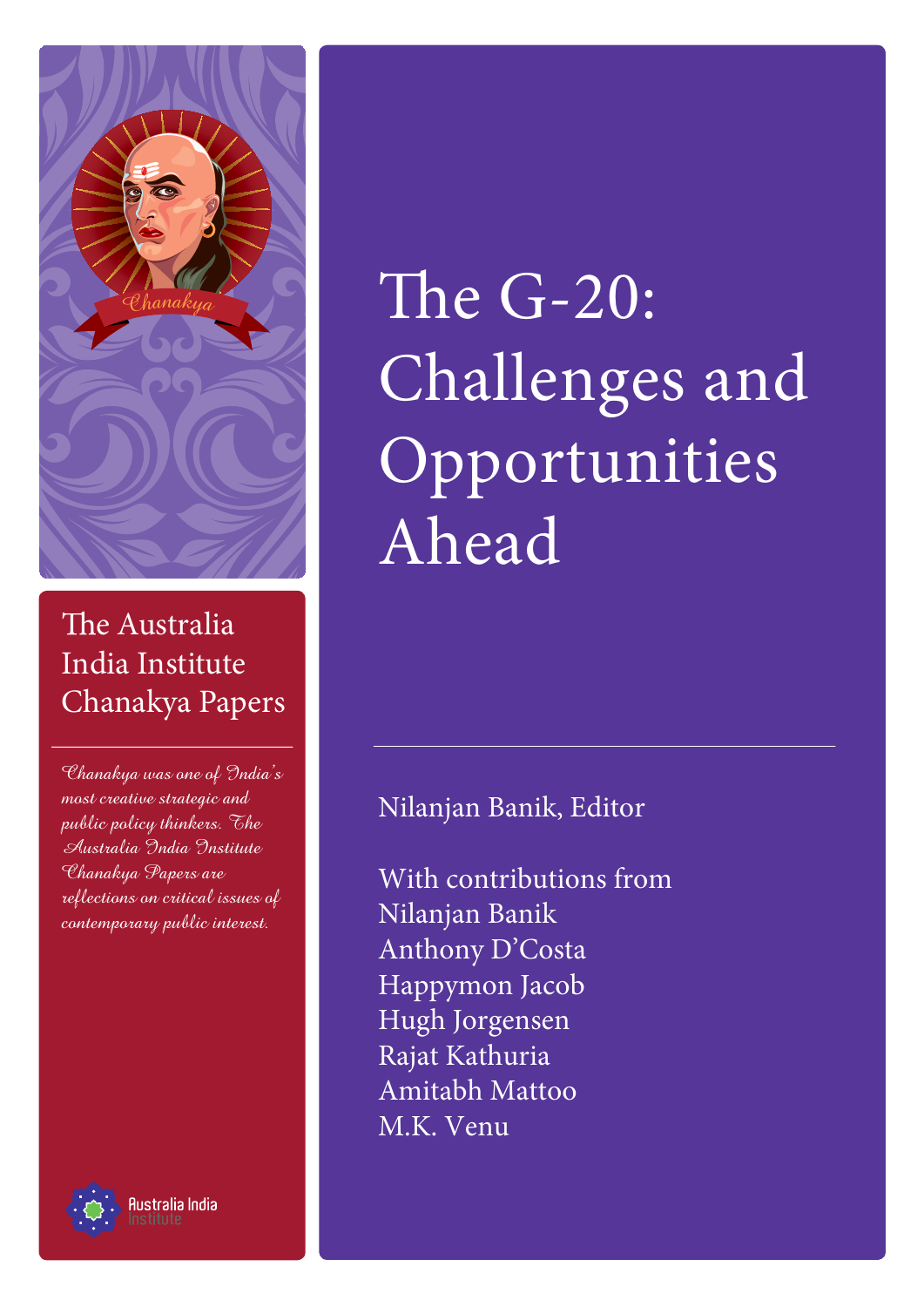



## The G-20: Challenges and Opportunities Ahead

Nilanjan Banik, Editor

With contributions from Nilanjan Banik Anthony D'Costa Happymon Jacob Hugh Jorgensen Rajat Kathuria Amitabh Mattoo M.K. Venu

## Executive summary

With Australia hosting the G20 summit, in Brisbane later this week, the issues dominating the summit's agenda are financial sector regulation, trade facilitation measures, protectionism, infrastructure investment, and tax policy coordination. The G20, as a genuine summit of national leaders, can credibly implement meaningful measures. What is, however, desirable is a more focused approach to increased economic growth across member nations, especially after the US financial crisis.

Financial sector regulation is necessary to curb shadow banking and to protect commercial banks from failure. It is equally necessary to recognise that developing countries must be included in the financial system – with access to banks, insurance and loans. A properly functioning financial market is essential for business to grow and create more jobs.

Financial crises can arise when money from financial markets is unable to find its way to real productive activities. The delinking of the financial and the real sectors of the economy can have other negative effects, too, such as capital flight, competitive devaluation, and protectionism. As quantitative easing is reduced in the United States, countries which are not performing well economically (and yet have opened up their capital accounts) are likely to be the first to experience an outflow of capital, making them vulnerable. A sudden outflow of funds from any economy not only reduces the present funds available for investment but can also significantly downgrade a country's credit rating, further limiting the future availability of funds. Consequently, the G20 needs a growth strategy to increase potential-level of output, controlling for financial largesse (quantitative easing).

A second issue is competitive devaluation. Quantitative easing in the United States and Europe has not only exported inflation to developing and emerging economies but has been responsible, to some extent, for devaluing their currencies. Competitive devaluation which is not otherwise supported by an increase in productivity is bad for global growth and should be discouraged.

If growth does not pick up, countries may become more inward-looking. A slump in global demand may see them resort to protectionist measures – the third issue caused by delinking the financial and productive sectors of the economy. Protectionism is now becoming evident in higher tariffs and non-tariff barriers – mainly anti-dumping measures, sanitary and phytosanitary sanctions, and even provisions granting subsidies to domestic producers. It should be noted that much of this discrimination against foreign commercial interests breaks no World Trade Organisation (WTO) rules. For example, some countries are increasing applied tariffs while keeping them below the bound tariff rates to which they have agreed at the WTO.

Australia's initiative to implement trade facilitation measures must include fighting protectionism as well. The G20 was partly successful in making the WTO Bali ministerial meeting work. So there is hope. At the Bali WTO meeting, world leaders focused on a minimal set of issues related to trade facilitation and food security, instead of the omnibus agenda of the original Doha Development Round. Negotiations on the full Doha Development Round have stalled through disagreements on major issues such as agriculture, industrial tariffs, NTBs, services, and trade remedies. Despite its reduced agenda, the Bali WTO ministerial meeting was still only partly successful. India, which had initially agreed to the deal, declined in July 2014 to sign the trade facilitation agreement in the absence of any consensus on food security issues.

An issue that fits well with the G20's development agenda is the need to attract the longterm capital required to fund infrastructure such as roads, ports and airports in developing and emerging economies. Here, public-private partnerships could be encouraged. Member countries should also be encouraged to reduce wherever possible the cost of doing business on their own turf, so as to attract domestic and foreign private investment.

The alternative to private investment is funding from multilateral institutions. Within institutions such as the International Monetary Fund (IMF) and the World Bank, which determine the flow of multilateral funds to specific regions, voting power then becomes an issue. A country's voting power is determined by its contribution to these institutions, which in turn is determined by how *rich* its economy is. Currently, developed countries, including the United States and European countries, have greater voting power. Developing nations, including India and China, want reforms so that multilateral aid can better match needs, independent of voting power. Australia will have to maintain a fine balance between the emerging and industrialised world when it comes to reforming voting power at the IMF and World Bank.

Again, keeping in mind the G20's development objective, Australia should take a lead role in coordinating policies on transfer pricing (tax concession), and help to build better tax collection mechanisms in emerging economies. Member states' tax authorities should be encouraged to collaborate and coordinate their efforts to combat tax evasion, so that entities and individuals with cross-border business interests can be monitored effectively. Tax concessions, tax evasion, and unwarranted subsidies may worsen countries' current account balances – which is bad for growth.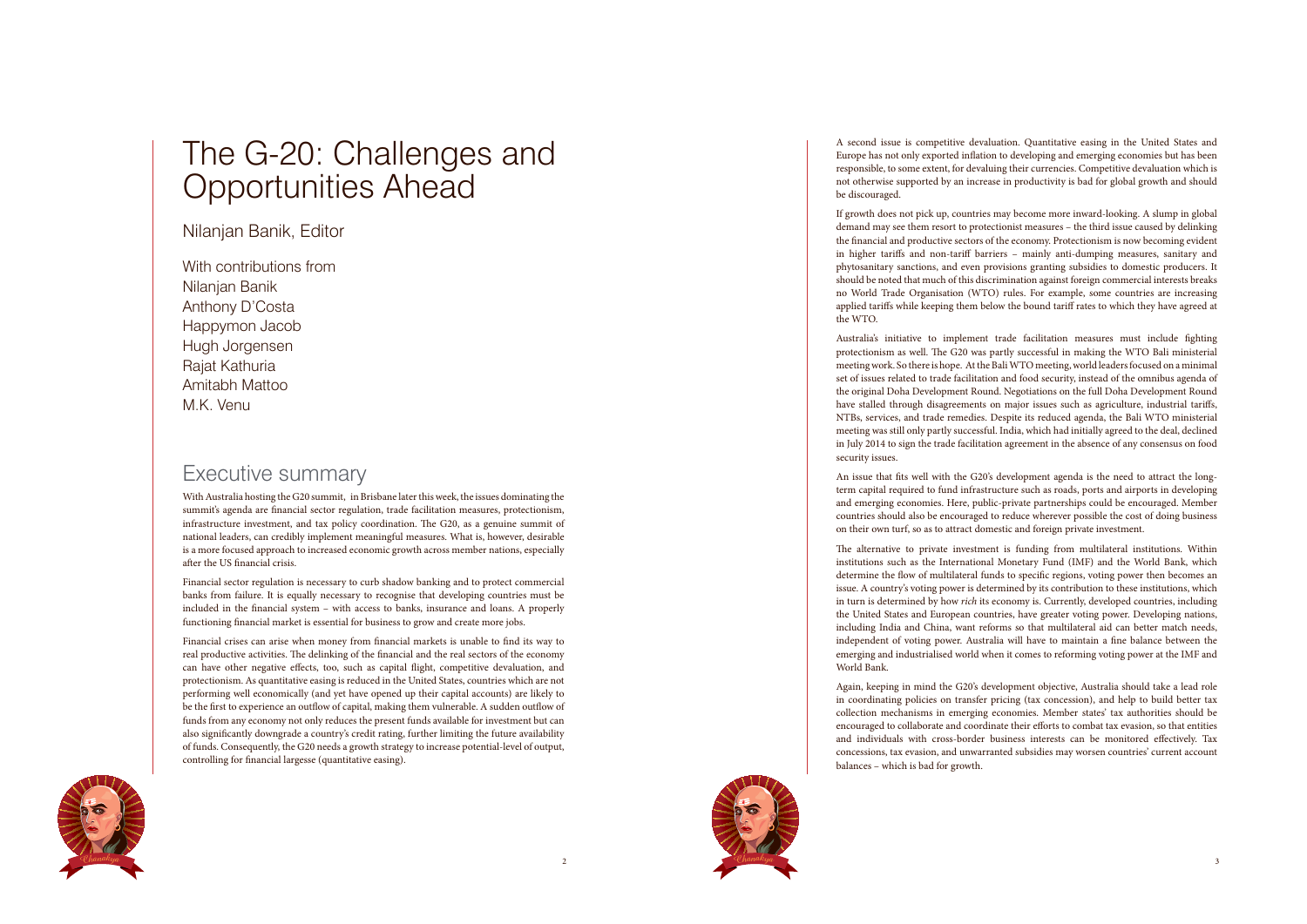4



<sup>&</sup>lt;sup>1</sup>In 2014, G20 group accounted for 85 per cent of global gross domestic product and over 75 per cent of global trade.

<sup>a</sup>naky<sup>a</sup>

Finally, the task of the G20 summit will not be complete unless it increases the pressure on European governments to bring in necessary structural reforms. Reforms to labour and pension laws (which have been criticised as austerity measures), and a relaxation of immigration laws are essential if Europe's fiscal deficits are to be reduced, and economic growth sustained. The task of negotiating such a measure will not be easy for Australia. Poll results in 2012 and 2014 show voters in France and Greece do not like reforms, and tend to punish parties which support them.

To strengthen the G20 it should be upgraded from a forum to an institution, in order to make implementing difficult measures such as structural reform easier and more effective. If G20 is institutionalized like WTO, it can oversee the Mutual Assessment Programme (MAP) embodied under G20, more effectively.

## Introduction

The Group of Twenty (G20) was formed following the Asian financial crisis of 1997, when the need to restore the world economic order was felt for sustaining economic growth. World leaders realised the importance of coordinating demand-management policy, both fiscal and monetary, in order both to create more jobs and growth, and to strengthen national economies' resilience to macroeconomic shocks. To make this coordinated effort effective, a forum was needed comprising both developed and emerging economies. Thus the G20 was formed as an association of industrialised and developing economies. The G20's importance can be gauged from the fact that it accounts for 85 per cent of global gross domestic product, more than 75 per cent of global trade, and impacts on the lives of about two thirds of the world's population. 1

the whole of 2012. In the European Union (28 countries), growth in the second half of 2013 grew at 0.2 per cent compared to the same period in 2012. The latest Eurostat figure suggests that during the second quarter of 2014 GDP in the European Union (28 countries) grew by 0.7 per cent, while GDP growth across the Euro Area was only at 0.2 per cent.<sup>5</sup>

The G-20 countries have embraced a goal of generating more than USD2 trillion in additional output over five years while creating tens of millions of new jobs, signalling optimism that the worst of crisis-era austerity is behind them (Reuters, 2014).

At the end of two days' meetings in Sydney, Australia, in February 2014, finance ministers and central bankers from the G20 agreed on measures to increase investment and employment in member nations. The growth plan borrows heavily from an International Monetary Fund (IMF) paper prepared for the Sydney 2014 meeting, 3 which estimated that structural reforms would raise world economic output by about 0.5 per cent a year over the next five years, raising global output by USD2.25 trillion. 2

G20 summits were organised in the aftermath of the US financial crisis, with the aim of coordinating fiscal and monetary measures across member nations. The idea was to minimise fluctuations in national output (that is, gross domestic product) in the short run, and to achieve sustainable long-term economic growth. Volatility of output is responsible for two inevitable evils, namely inflation and unemployment. According to the IMF report<sup>4</sup>, the G20 during the February 2014 meeting in Australia discussed the conditions under which the dual objective of job creation and output growth could be met.

How feasible is this project? To put things in perspective, the economic recovery in the United States is at a nascent stage, and the euro zone is yet to emerge from its crisis. Gross domestic product (GDP) for the United States expanded at an annualised rate of 2.5 per cent in the first quarter of 2013, compared with 0.4 per cent in the fourth quarter of 2012, and 2.2 percent for

2Reuters (February, 2014), G20 aspires to faster economic growth, roadmap sketchy. Available at: http://www.reuters.com/article/2014/02/23/g20 australia-idUSL2N0LR05S20140223.

But there is more to this story than these macro data suggest. Growth has not been uniform in the Euro zone, nor in Asia. Germany stands out in comparison to the rest of Europe; in Asia, the second fastest growing economy, India, has slowed down. When growth across a region is not uniform, a common macroeconomic policy cannot be formulated. For instance, if Germany is expanding while Greece is contracting, the European Central Bank cannot formulate a common demand-management policy for the European Union – because Germany would require a contractionary and Greece an expansionary demand management policy. Asymmetric economic activity indicates that long-run movements in real output are not synchronised. Asymmetric economic activity is also evidence of a contradiction between internal and external macroeconomic policies. Under such a circumstance, countries find it difficult to cooperate. The costs associated with cooperation exceed from not to give in to a common macroeconomic policy. Ostry and Ghosh (2013) find no evidence to suggest that any of the large countries have made significant adjustments to their economic policies in response to peer pressure under the Mutual Assessment Process (MAP) as enshrined in the G20 framework.<sup>6</sup> In order to lift growth rates and create more jobs, member countries should be cautious about following policies that have negative spillover effects on other economies. To make the MAP effective, G20 member nations need a clear explanation for their citizens of the value of macroeconomic cooperation. Structural reforms are required to achieve uniformity, something especially true of modern-day Europe. The G20 under Australia's leadership needs to persuade European leaders to undertake or to hasten programs of structural reform.

## European canard

The task may not be easy. To understand why, we must step back a little into history. Soon after the Second World War, an attempt was made to rebuild Europe on the basis of what may be described as socialist capitalism. The underlying idea was that when the market is at a nascent stage, the state ensures that a labour market operates and makes jobs available. It also takes care of the elderly, and those without jobs, paying unemployment benefits and pensions through a benevolent social security system.

The objective is noble, but to pay for the system efficiently the government must collect sufficient funds through taxation. In a recession, when businesses are struggling and people are finding it hard to get a job, tax collections may be inadequate, and the government may have to meet its welfare objectives (that is, pay for the dole and pensions) by printing money or by borrowing. Both measures increase the budget deficit and the public debt. For economic efficiency, such programs should be temporary, not permanent, but politics tends to ensure that they remain in operation far longer than they are needed, and longer than is good for the economy.

A higher budget deficit can be sustained if an economy is growing. However, economic growth has been falling continuously in the euro zone — 3.4 per cent during the 1970s, 2.4

⁵Eurostat Database. Available at: http://appsso.eurostat.ec.europa.eu/nui/show.do?dataset=namq\_gdp\_p&lang=en. Accessed on: 13/10/2014. Discussion Note/13/111. Available at: https://www.imf.org/external/pubs/ft/sdn/2013/sdn1311.pdf. Accessed on: 26/09/2014.

 $\mathcal{C}_h$ 

<sup>3</sup>International Monetary Fund (2014), Global Prospects and Policy Challenges. Available at: https://www.g20.org/sites/default/files/g20\_resources/library/ IMF%20Surveillance%20Note%20(February%202014).pdf. Accessed on 13/09/2014  $f$ ibid (note 4).

⁶Ostry, J. and A. Ghosh (2013), Obstacles to International Policy Coordination, and How to Overcome Them. International Monetary Fund Staff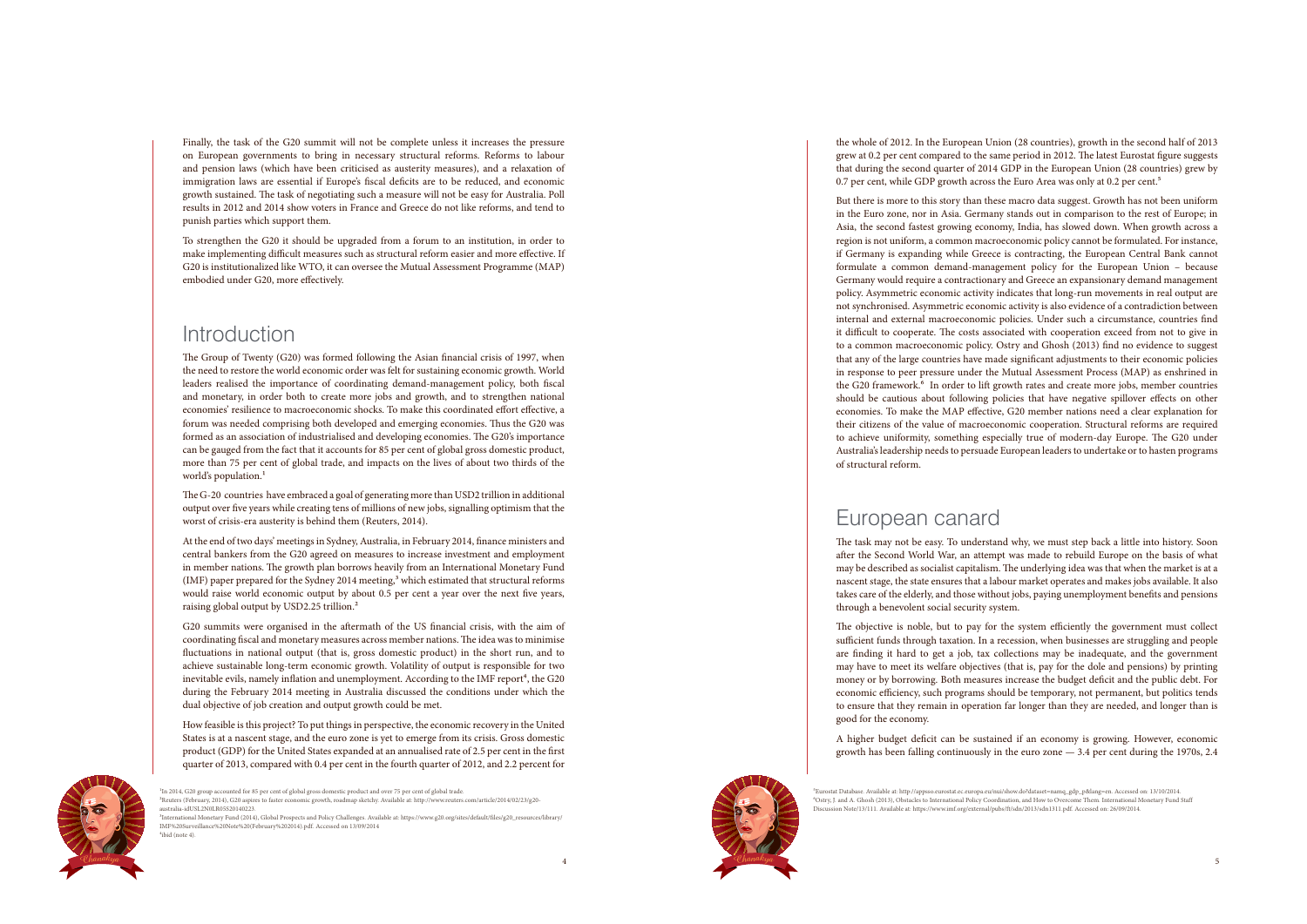per cent during the 1980s, 2.2 per cent during the 1990s, and around 1.1 per cent between 2001 and 2011. Without a concomitant increase in the productivity of labour or capital, it will be difficult for the European region to sustain higher deficits.<sup>7</sup>



<sup>7</sup>N. Banik (May, 2012), Europe Gaping at a Lost Decade, The Hindu Business Line. Available at: http://www.thehindubusinessline.com/opinion/ article3408886.ece. Accessed on 03/06/2014.  $<sup>8</sup>$ ibid (note 8).</sup>  $9$  ibid (note 8).

<sup>a</sup>naky<sup>a</sup>

One reason is a lack of institutional reforms. In a socialist capitalist structure, wages are protected by trade unions – irrespective of the productivity of labour and firms' ability to earn a profit. In addition, Europe's population is ageing, a trend that will continue. To maintain a stable population, 2.1 children should be born to each woman in an economy, assuming the average death rate applicable to the world's population. In some euro zone economies birth rates are much lower: 1.38 per woman for Greece, 1.39 for Spain, 1.41 for Italy and 1.94 for the UK. For Spain and Greece, the population aged over 65 will increase from around 17 per cent today to 25 per cent by 2030. The bottom line: Europe has fewer younger people to work, whose taxes will pay for its expensive welfare programs.<sup>8</sup>

Lack of austerity measures to bring institutional reforms is reflected in an ever-increasing ratio of debt to GDP. During 2013, cumulative public debt as a percentage of GDP for many of the euro zone countries is already more than 100 per cent — 132 per cent for Italy, 175 per cent for Greece, 123 per cent for Ireland, 111 for Cyprus, and 129 per cent for Portugal. It will be to Europe's benefit if its nations prepare themselves for austerity measures. Otherwise, like Argentina during the 80s and Japan during the 90s, Europe faces a lost decade.<sup>9</sup>

For Europe, structural reforms are essential – reforms to labour and pension laws (so-called austerity measures), and loosening immigration laws. But to judge from poll results in 2012 and 2014, voters in France and Greece dislike reforms and punish parties which initiate them. A closer look at European democracies suggests they are run by insiders representing the interests of pensioners, trade union leaders, public sector workers and big farmers. Outsiders – the small numbers of immigrants, young people and small private entrepreneurs – have relatively little say.

It is a classic situation for a social democracy: insiders are myopic, care too much about their present benefits, and deliberately vote parties into power that support their cause, while outsiders are powerless. Flexible immigration laws might help reduce the shortage of young skilled workers – but changes to immigration laws are stalled. The brain drain from developing countries such as India and China has helped fuel economic growth in the United States, but not in Europe.

The Abbott government in Australia favours creating the right conditions for private enterprise as the best way governments can increase job opportunities and raise productivity. For the G20 summit, member nations have undertaken to present ideas and programs to tackle issues including female participation, structural unemployment, informal employment and labour immigration policy. Through its presidency of the G20 Australia thus has the standing and the motivation to press European leaders to undertake structural reforms, including more liberal immigration policies. It will not however be an easy task. The Australian presidency favours creating the right conditions for private enterprise as the best way governments can increase job opportunities and raise productivity.

Australia will find an able partner in India, given the latter's experience with Mode-4 services. In the classification scheme of the WTO, Mode-4 services are those supplied by individuals present in person. The term is used to refer to the movement of natural persons, such as IT professionals, scientists and others, travelling from their own country to provide services in another country. The global mobility of workers with high-end skills is necessary to raise labour productivity. Increasing labour productivity and lowering fiscal deficits are both necessary for growth to be sustained in future.

World leaders recognise this. The G20 summit in Toronto in June 2010 focused on the need for fiscal consolidation, with an agreement that advanced G20 deficit economies would at least halve their fiscal deficits by 2013, and stabilise or reduce their sovereign debt ratios by 2016. These commitments are to be complemented by ongoing structural reforms across all G20 members to rebalance and strengthen global growth. Leaders also agreed to conclude the work of the Basel Committee on banking supervision. They extended their pledge to refrain from imposing new protectionist barriers until the end of 2013, and reiterated their support for a successful end to the WTO's Doha round of multilateral trade talks.

## Multilateral aid and voting power

At the same summit, G20 leaders also recognised the need to act on their commitment to infuse USD350 billion worth of capital into multilateral organisations. This funding is necessary for institutional reform in developing countries, especially to build their capabilities in trade facilitation<sup>10</sup> and tax collection. At present developed countries, including the United States and the countries of Europe, have more voting power in institutions such as the IMF and the World Bank. Voting power is derived from each country's contribution to these institutions, which depends in turn on how rich their economy is. A quota is assigned equivalent to the country's subscription to the IMF, and this determines its voting power.<sup>11</sup> In 2014 there are 188 member countries in the World Bank. However, the European Union has one-third of the voting power, and member countries of the Group of Eight have half the voting power. Voting power determines how much multilateral funding will flow to which region or regional allies.

Developing nations, including India and China, want this voting power reformed so that more multilateral aid can flow to countries in line with their needs, independent of voting power. India has also placed the reform of international financial institutions high on its agenda for the G20. The Fourteenth Quota Review of the IMF (December 2010) resulted in an agreement that would improve the voting share of developing countries, and would see them better represented on the IMF board. India is keen to see this ratification process completed as quickly as possible. Australia will have to maintain a fine balance between the emerging and industrialised worlds on the question of reforms to voting power at the IMF and the World Bank.

On the issue of development India also believes investment is needed in infrastructure such as roads, ports, and utilities (electricity, power station, dams, etc.). Investment in infrastructure in emerging countries will help them grow more rapidly in the medium term; it will also help to resurrect much-needed global demand. India believes the same unconventional approach that some central banks have used to monetary policy should be applied to build physical and social infrastructure. In the aftermath of the global financial crisis, industrialised countries have demonstrated that unconventional monetary policy can be used in innovative ways. With short-term interest rates near zero in developed countries such as Japan and the United States, central banks cannot use interest rates to manage monetary policy in a conventional way. Instead, central banks in developed countries have pursued the unconventional policy of printing money (quantitative easing), and buying assets on a large scale.

BODEXT/0,,contentMDK:21429866~pagePK:64020054~piPK:64020408~theSitePK:278036,00.html. Accessed on 30/06/2014.

 $\mathcal{C}_h$ 

<sup>&</sup>lt;sup>10</sup>Trade facilitation means undertaking measures that will improve the regulatory interface between government bodies and traders at national borders. WTO defines trade facilitation as: "The simplification and harmonization of international trade procedures" where trade procedures are the "activities, practices and formalities involved in collecting, presenting, communicating and processing data required for movement of goods in international trade". 11More information about voting power is available at: http://web.worldbank.org/WBSITE/EXTERNAL/EXTABOUTUS/ORGANIZATION/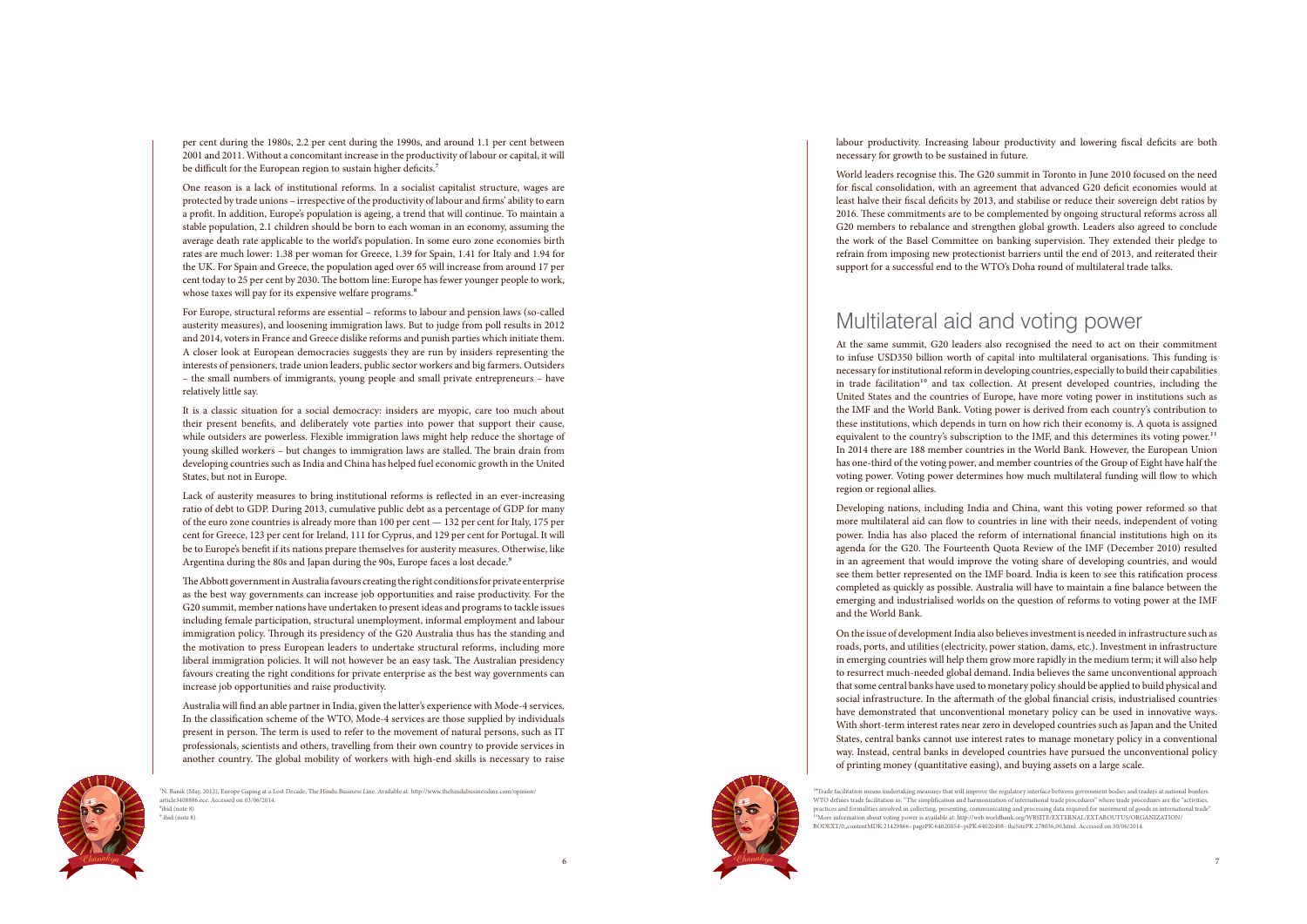

<sup>a</sup>naky<sup>a</sup>

At the St Petersburg G20 Summit (September 2013), India proposed that the World Bank and regional development banks such as the Asian Development Bank (ADB) create a special mechanism to ensure funds are made reliably available to finance infrastructure projects – in particular, ongoing projects for which funding may become blocked by volatile capital flows. Access to the mechanism should be available beyond the normal limit on a country's borrowings – or the system will become inflexible. The aim should be to increase the flow of infrastructure financing at times when other investments are slowing down. India believes that the active involvement of global financial institutions in critical areas, such as projects with long gestation periods, could often increase the flow of private investment to them.

Australian policymakers have also been vocal about increasing investment in infrastructure as a way to facilitate trade by reducing the costs associated with it, and to create more jobs. At the World Economic Forum at Davos (January 2014), the Australian Prime Minister, Tony Abbott, emphasised his willingness to work with other G20 members to increase investment in long-term infrastructure projects for precisely these reasons. Developing and less developed economies can at times lack the expertise needed to prepare the project reports required to attract infrastructure-related funds. Australia is keen to help these countries to prepare such reports. This would be of significant benefit for India, which has a huge infrastructure deficit.

## Fighting bugs on their own turf: The case of India

## per year and the process takes 243 hours.<sup>12</sup> Figure 1 suggests, during the years following the financial crisis – between 2007 and 2010 – net foreign direct investment (FDI) inflow to India has fallen sharply. One reason for this is the high cost of doing business in India.



India needs to invest more than USD320 billion in infrastructures. The sectoral figures in India's eleventh Five Year Plan (2007–12) include USD130 billion for power, USD66 billion for railways, USD49 billion for national highways, USD11 billion for seaports and USD9 billion for civil aviation.<sup>14</sup> The Indian Government, has set a huge target of doubling investment in infrastructure from INR20.5 trillion to INR40.9 trillion during the twelfth Five Year Plan period (2012–2017). Infrastructure investment is planned to increase to more than 10 per cent of GDP by the end of the period. To achieve this, investment from the private sector will be required. Within infrastructure funding, the private sector's contribution is only 36 per cent, compared with China's 48 per cent – even though China's GDP, USD8.3 trillion in 2012, is four times that of India (USD2 trillion in 2012).<sup>15</sup>

An alternative to multilateral funding for infrastructure is the public-private partnership. To attract private funds – domestic and foreign – developing nations need to remove distortions in their domestic economies. Multinationals can shy away from investing in developing nations despite the advantages many have in cheaper labour and land. Developed countries such as the United States and Western European countries get more multinational funding because their business rules are more transparent and the cost of doing business is lower. Flexible labour laws and mechanisation make labourers in developed countries more productive. State-of-the-art infrastructure such as roads, ports, electric grids, telecommunications, and banks, which is often lacking or poorly established in developing countries, is essential for business. Equally important is a country's tax regime, which should be business-friendly. Host countries should not change tax rules retrospectively or too frequently. To attract private funds, domestic distortions like these need to be removed. We consider domestic distortions in India, acknowledging that these factors may be present in other developing countries as well.

#### **1. High cost of doing business**

Although reforms in India are taking place, they are far from complete. Companies face a maze of government orders, regulations, rules and procedures, which raise the cost of production and hence affect exports. In its report Doing Business 2014, the World Bank placed India 134th out of 189 countries –worse than China (96th), Sri Lanka (85th), Bangladesh (130th), or Pakistan (110th) – in the convenience of doing business. Enforcing a contract in India takes an average of 1,420 days and involves 46 different procedures. Importing goods takes an average of 20 days and 11 documents. Tax payments have to be made on average 33 times *Figure 1: Net FDI inflows (Inflow less outflow in million \$)*



Source: Indian Economic Survey, Government of India (Various Issues).

## **2. Infrastructure**

India has poor infrastructure. In 2014-15 the World Economic Forum's Global Competitiveness Index Report placed India 87th position out of 148 countries when competitiveness is measured in terms of infrastructure development.13 India, however, performed relatively better (71st) in overall competitiveness, which takes into account other factors, such as a country's institutions, infrastructure, macro-economy, health, primary education, higher education and training, market efficiency and technological readiness.

Unfortunately, private participation in infrastructure investment has fallen in recent times due to problems of regulation. Coordinating the interests of the various stakeholders has proved difficult. Delays in land acquisition, inter-ministerial coordination and clearance, shortages of funds, and contractual disputes have caused cost and time overruns in infrastructure projects. Except for telecommunications, sectors such as power, ports, aviation, railways, and roads are witnessing slow growth.



13World Economic Forum (2013). Available at: http://www3.weforum.org/docs/WEF\_GlobalCompetitivenessReport\_2012-13.pdf <sup>14</sup>From a speech by the Minister for Finance of India, Mr. P. Chidambaram, at the London Business School on 28 June 2007. Available at: http://www. london.edu/facultyandresearch/researchactivities/birlaindiacentre/pastevents.html. <sup>15</sup>OECD Country Reports (2013). Available at: http://www.oecd-ilibrary.org/economics/country-statistical-profile-china\_csp-chn-table-en. Accessed 03/04/2013.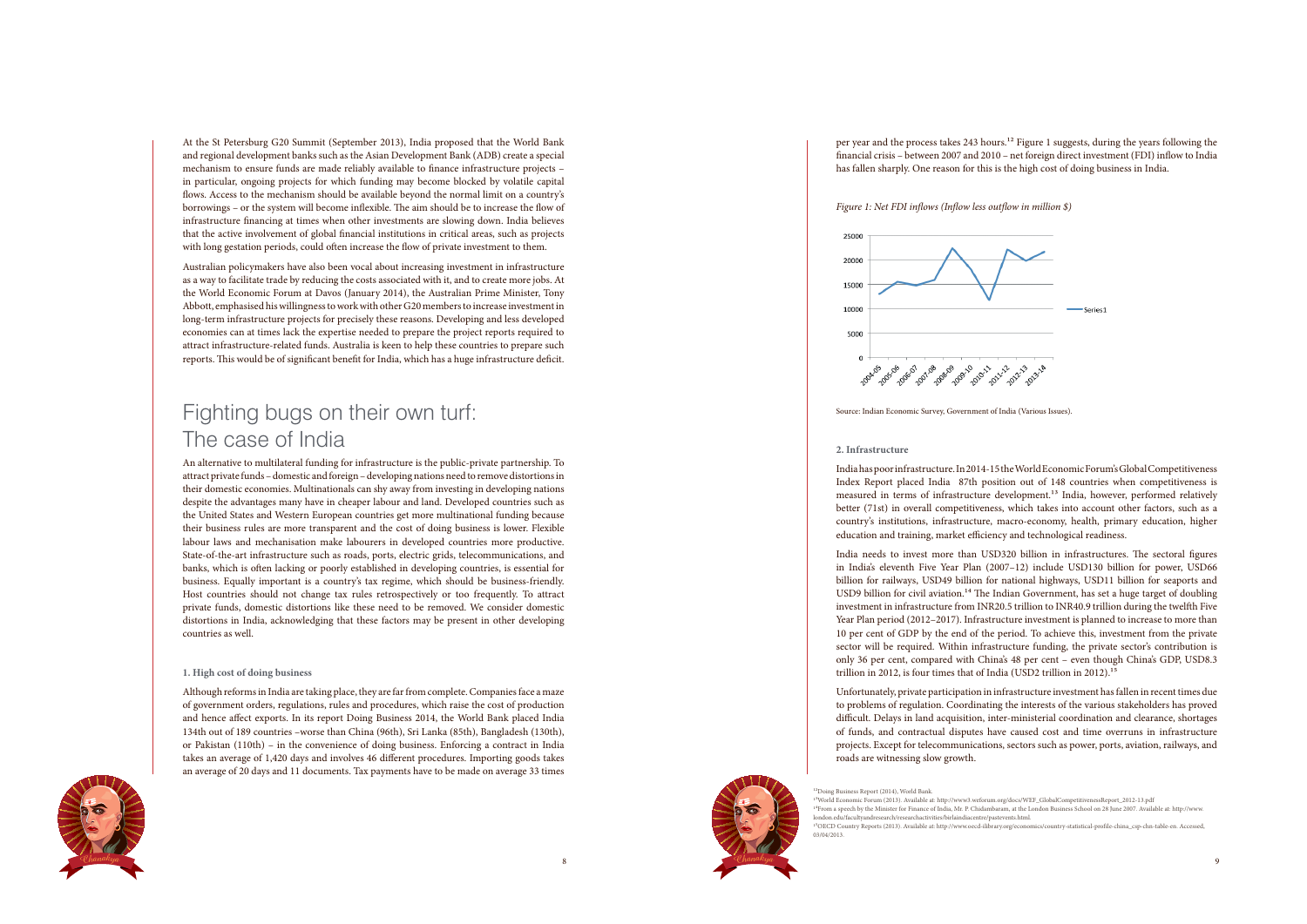10



<sup>16</sup>Ministries involved are coal, railways, environment, state environment committees, state pollution control boards, forest departments, central electricity authority, power grid corporation, central electricity regulatory commission, state electricity regulatory commission, state tran irrigation department, civil aviation, power ministry, port authorities, chief controller of explosives, customs department, and in some cases, clearances on account of impact on wildlife, coastal zone and archaeology.<br><sup>17</sup>Business Today (2013). Highway to Prosperity. Page 16, May

<sup>a</sup>naky<sup>a</sup>

As an example, a power sector project in India requires clearances from 56 different authorities and ministries from all three levels of government – federal, state, and local bodies such as village panchayats and municipalities. It must be cleared by numerous ministries,<sup>16</sup> each of which operates independently, and can delay its setting up. The National Democratic Alliance (NDA) government which came to power in May 2014 is contemplating merging ministries to speed up decision making.

As to how infrastructure improvements can boost growth, the stark example is the Golden Quadrilateral – a project started by the Atal Bihari Vajpayee-led NDA government in 2001 to build four- and six-lane highways to connect four metro cities, Kolkata, Chennai, Mumbai, and Delhi. Other major cities which were connected include Bangalore, Pune, Ahmadabad, Surat, and Kanpur. According to the National Highway Authority of India, 99.71 per cent of the project work was finished by January 2013. The impact of this road project has been telling. Travel time between Kanpur and Kolkata has fallen from 48 to 36 hours (*Business Today*, 2013).<sup>17</sup> In addition to the faster movement of goods and people, other economic benefits include wider choice of locations for new industrial activity and reduced wastage of agricultural produce.

#### **3. Labour market**

The lack of labour market reform is preventing India from fully benefiting from its demographic dividend and attracting foreign investment in labour-intensive modes of production. According to the Global Competitiveness Index 2013, India ranked 61st in 'cooperation in labour-employer relations'; this has deteriorated to 90th position in 2014. In 'flexibility of wage determination', its ranking has fallen from 50th to 113th. Labour relations in India need to be rationalised and made more flexible. The country has a large young working population, which explains its cheaper labour costs. However, existing labour market rigidities deter its manufacturing sector from hiring workers. Legislative authority for labour issues lies concurrently with both the central and state governments – which causes problems. State governments can amend central legislation or introduce subsidiary laws. The enforcement of many labour regulations – even those enacted by the central government – is a responsibility of state governments. Labour laws are not unified or harmonised across states. Even the definitions of wages, workman, employee, factory, and contract labour vary from one state to another. This variability allows wide differences of interpretation, and encourages corruption and rent-seeking activities. Firm owners become easy targets for labour inspectors.

#### **4. Land acquisition**

Obtaining land for infrastructure or for factories is a genuine obstacle to faster growth. Policies for releasing agricultural land for non-agricultural purposes should be designed so that farmers continue as stakeholders. Farmers do not want to give up their land because ownership of land gives them a sense of security, and a guarantee of future income. Land acquisition for infrastructure cannot be left to the market, because then transaction costs are much higher, particularly when the buyer has to negotiate with numerous tiny sellers and land records are patchy. Nor should it be left to the government, as the price the government offers can be quite arbitrary, and may not reflect the land's true value. When land is known to be needed, third parties can often intervene. Land brokers with strong political connections

typically procure land in bulk before a project starts, and can often drive the price above the market price. Farmers, who may have willingly sold their land to the government and land brokers for the project, may start to agitate when they see price of land skyrocket after the project starts. Farmers' agitation over land acquisition in Greater Noida, Uttar Pradesh, during May 2011, followed this pattern. Those who had sold land willingly felt left out and cheated when the price of land increased many times after the Yamuna expressway connecting Delhi and Agra was completed.

Given the way the land market operates in India, the market price of land is not an adequate basis for compensation, nor does it guarantee the efficient use of a scarce resource. The economist Pranab Bardhan has put forward the concept of an independent, quasi-judicial regulatory authority to oversee land acquisitions. Many parts of India's economy, including telecommunications and the stock market, are subject to regulatory provisions. Land is another sector where a quasi-judicial body could operate effectively, regulating land transfers, and administering compensation and settlements independent of political influence but subject to periodic legislative review. Ghatak and Ghosh (2011)<sup>18</sup> argue that the problem can be solved through land auctions covering both the project area and surrounding farm land. If properly implemented this procedure would allow a farmer to choose compensation either in cash or in land, and to determine their own price instead of leaving it to the government.

In essence, if land is to be acquired without antagonising its original owners, those owners have to become stakeholders. This can be done by giving farmers part of the land once it is developed. Mayawati, a political leader from Uttar Pradesh, has promised to return 13 per cent of land in developed form to the original owners. Another way is to offer jobs, as Gujarat's former chief minister, now India's Prime Minister, Narendra Modi, did. A factory built on procured land employs one member from the family of the original owners.

The land acquisition bill passed on 29 August 2013 requires the consent of 80 per cent of landowners and those on government-assigned land when properties are acquired to set up private industry. The consent of people dependent on land for their livelihood is not required. For projects involving public-private partnerships, 70 per cent of landowners and those on government assigned land must consent within 12 months, and the government retains ownership of the land. Other provisions ensure that speculators who purchase land cheaply do not benefit from later high prices. Tenants living off share crops for longer than a certain period will also be compensated, with states to determine how compensation is paid.

## **5. Judiciary**

 $\mathcal{C}_h$ 

Investors are unwilling to invest where governance is weak and legal disputes take a long time to resolve. In 2008, more than 50,000 cases were awaiting settlement in India's Supreme Court, more than 4 million cases in the high courts, and over 27.5 million cases in subordinate courts. The total of outstanding cases represented an average load of about 2,147 cases for every judge in the country. There is also a shortage of judges: too many judicial positions remain vacant. India has 14,576 judges, including 630 High Court judges, but 17,641 judicial positions. This represents a ratio of 10.5 judges per million people (Robinson, 2009).<sup>19</sup> This ratio will have to rise as literacy increases – which tends to raise rates of litigation. In Kerala, where literacy rates are among India's highest, court cases are rising by 28 per 1,000 population each year; in Bihar, where literacy rates are poorer, the rate is three new cases per 1000 people a year. The scarcity of judges is causing both large backlogs of cases and a

No. 204, Delhi School of Economics, September. 1⁹Robinson, N (2009). Expanding judiciaries: India and the rise of the good governance court. *Washington University Global Studies Law Review*, 8(1), 16-38.

<sup>&</sup>lt;sup>18</sup>Maitreesh Ghatak and Parikshit Ghosh (2011), *The land acquisition bill: A critique and a proposal*, Centre for Development Economics Working Paper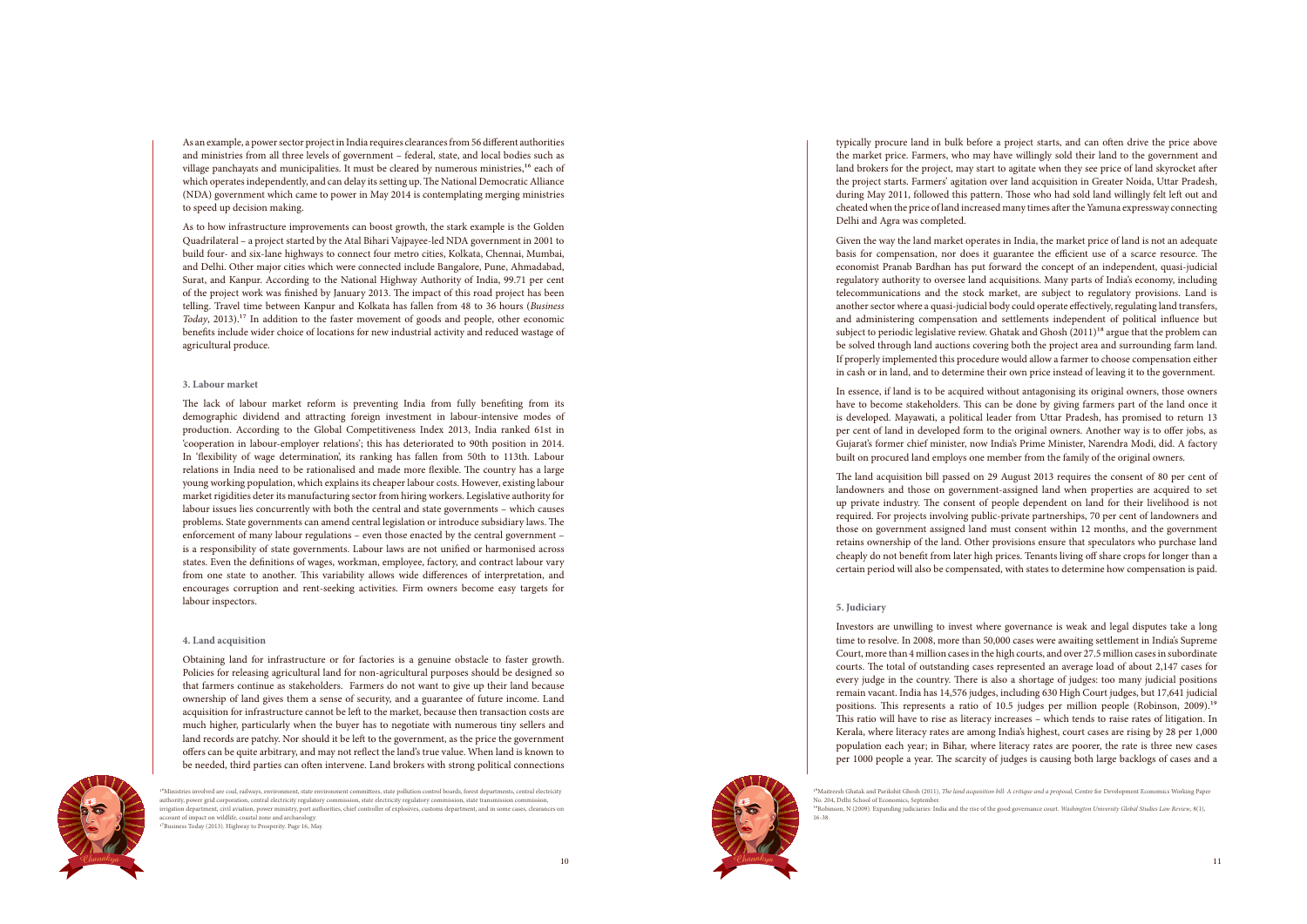

<sup>20</sup>Banik<sup>,</sup> N<sup>.</sup> and J<sup>.</sup> Gilbert <sup>(2010).</sup> *Trade Cost and Regional Integration in South Asia* in D<sup>.</sup> Brooks (eds<sup>.),</sup> Trade Facilitation and Regional Cooperation in Asia<sup>,</sup> Edward Elgar, Northampton.  $^{21}$ Ibid (note 13)

<sup>a</sup>naky<sup>a</sup>

greater acceptance of appeals. It is very easy to appeal from a lower court in India to a higher court. Between 2005 and 2008, around 12 per cent (6,900 cases out of 57,000) were accepted for hearing in the Supreme Court. For the United States the comparable figure is about 1 per cent.

#### **6. Trade Costs**

 Trade costs are all the additional costs incurred in moving a good to the final consumer other than the marginal cost of producing that good. All types of cost, such as freight and time costs, information costs, contract enforcement costs, the costs imposed by the use of different currencies, language barriers, the lack of trade facilitation measures such as inadequate logistics for moving goods through ports, inefficient handling of customs documentation, lack of harmonisation of regulation standards, etc – all will be counted as trade costs.

Many trade costs in South Asia result from the lack of trade facilitation and the lack of physical infrastructure. Logistics costs in India for example are among the highest in the world (at 13 per cent of GDP). Inadequate infrastructure is responsible for holding back GDP growth by roughly 2 per cent, or \$20 billion a year. If countries in South Asia raised their trade facilitation capacity to half that of East Asia, it is estimated average trade would increase by \$2.6 billion. This is about 60 per cent of the value of regional trade in South Asia. The areas that would provide the greatest gains are service-sector infrastructure and air and maritime ports (Banik and Gilbert, 2010). 2⁰ In the cost of trading across borders in 2013, India ranked 132 out of 189 countries, while Bangladesh, Nepal, Pakistan and Sri Lanka ranked 130, 177, 91, and 51, respectively.<sup>21</sup> For instance, trucks in India have to pass through multiple checkpoints and stop at state borders to pay tolls and octroi, as well as for inspections, etc. On the 2,150-kilometre journey between Kolkata and Mumbai, it has been estimated that a truck must stop at 26 checkpoints for as much as 32 hours (Deloitte–ICC,  $2012$ ).<sup>22</sup> South Asian countries also need to acknowledge one another's standards, and have easier customs clearance procedures.

- the development of a country-specific action plan on growth and jobs to address shortterm economic vulnerabilities and strengthen the medium-term drivers of growth
- a commitment to ensure the adequacy of the European Financial Stability Facility for EU members, and IMF resources for G20 members
- 
- improving agricultural production and productivity.

Funding for development will come, but there is a need for reducing/eliminating domestic distortions.

## Sustainable growth

- To make growth equitable, Australia co-launched and has committed AUD20 million to the AgResults initiative<sup>24</sup> aimed at enhancing food security for the poor. This initiative will underpin innovative partnerships with the private sector to improve food security and agricultural productivity in developing countries. As a prelude to the Brisbane summit (November 2014), the St Petersburg G20 summit (September 2013) focused again on job
	- a commitment to improve employment opportunities through increased investment in
	- agreement to work more closely to reduce tax avoidance

Long before the Davos World Economic Forum meeting in January 2014, world leaders had shown a desire to formulate strategies to create jobs and maintain sustainable growth. The G20's Seoul summit (November 2010) produced the Seoul Action Plan which committed member nations to macroeconomic policies intended to ensure recovery and sustainable growth and to enhance the stability of financial markets. In particular, the G20 leaders agreed to develop guidelines for addressing large current account imbalances under a framework for strong, sustainable and balanced growth, and to pursue reform of the financial sector through an agreement on the Basel III package. Basel III is intended to strengthen banks' capital requirements by increasing liquidity and decreasing leverage. All these steps are important for averting another global financial crisis.

- a commitment by all G20 countries to develop and share their growth strategies, as well as agreements to identify and implement specific measures to generate growth
- infrastructure
- 
- commitments to continue implementing the G20's ambitious reforms of financial regulation, including rules to tackle domestic and cross-border problems when big institutions fail, and to address the risks posed by financial institutions other than banks

At the G20's Cannes summit (November 2011), discussion focused on the global economy,

particularly the euro zone debt crisis. Other issues included financial regulation, trade, jobs, food security, agricultural productivity and economic development. Specific outcomes of the

- agreement to strengthen the regulation of shadow banking activities<sup>23</sup>
- endorsement of an action plan on food-price volatility and agriculture, aimed at
- How financial stability and economic growth can lead to job creation was the central theme of the summit in Los Cabos, Mexico, in June 2012. It was in many ways similar to the Sydney summit of G20 finance ministers in February 2014, which signalled a strong message about the group's commitment to promote global economic growth and job creation. Among other
- established country-specific measures that each G20 member would take to strengthen demand, growth, and financial stability as outlined in the Los Cabos growth and jobs
	- reaffirmed G20 member pledges to augment IMF resources by USD456 billion, and to
		-

Cannes summit included:

lenders<sup>,</sup> structured investment vehicles<sup>,</sup> sponsored money market funds and other off-balance sheet conduits<sup>.</sup> Agriculture Pull Mechanism or AGPM, and relaunched at the 2012 Los Cabos summit as AgResults.

 $\mathcal{C}_h$ 

outcomes of the Sydney summit, the group's finance ministers:

- action plan
- implement the 2010 IMF quota and governance reforms
- undertook to further the WTO Doha Round negotiations
- called for deeper analysis by multilateral organisations such as the WTO, the Organisation of Economic Co-operation and Development (OECD) and the United Nations Conference on Trade and Development (UNCTAD) of the effect of restrictive trade and investment measures on global value chains
- made progress on the G20 development agenda, particularly on food security, financial inclusion, sustainable development, and inclusive green growth.

creation and economic growth. The main outcomes included:

22Deloitte-FICCI (2011). India ASEAN Free Trade Agreement: Implications for India's Economy. Deloitte-FICCI white paper.

<sup>&</sup>lt;sup>23</sup>Shadow banking activities encompass credit intermediation outside the regular banking system<sup>,</sup> which allows borrowers to circumvent formal bank underwriting standards. As a non-transparent and less-supervised form of credit extension, shadow banking may stoke asset bubbles and pose risks to financial stability. As examples of these risks, large European and US banks have sustained massive losses in recent years from exposures to subprime

 $^{24}$ AgResults is intended to reward scientific innovation in agriculture. Its objective is to overcome market failures, and encourage private and public sector innovators to foster products and services that would otherwise not come to the market. The idea was launched at the 2010 G20 summit in Toronto as the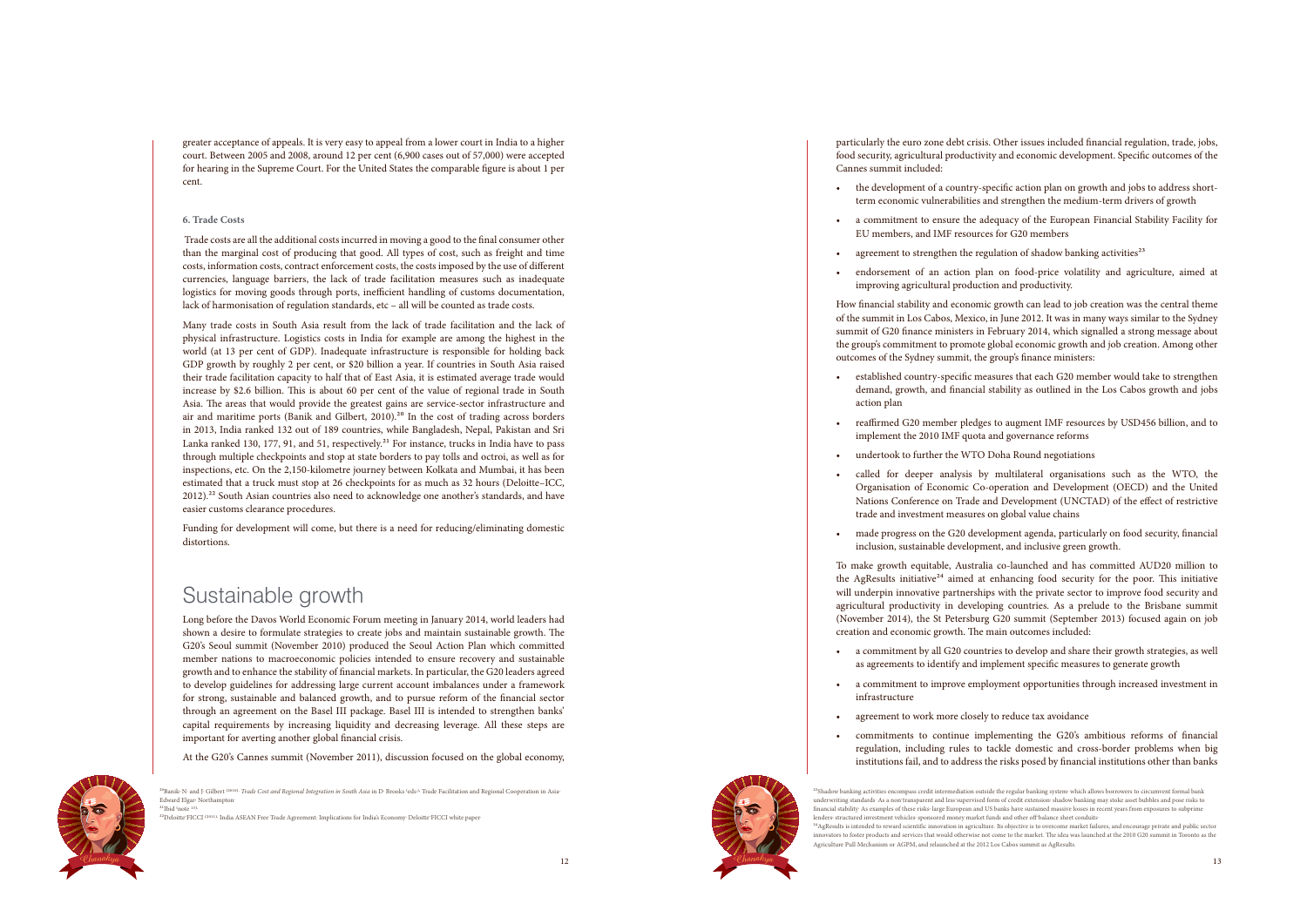$\mathcal{C}_h$ <sup>a</sup>naky<sup>a</sup>



<sup>25</sup> Also termed as NINJA loans<sup>.</sup> NINJA stands for no income<sup>,</sup> no asset<sup>,</sup> and no job.

endorsement of the St Petersburg Development Outlook, prioritising investment in sectors that will play to the G20's advantage.

Basically, policy-level discussion focused on integrating the economy's financial sector (the money market) with the real sector (the goods market) with the objectives of making growth sustainable and curbing activities such as shadow banking. Better integrated financial and real sectors restrict the funds available for speculative activity.

## Shadow banking and financial crisis

The financial crisis in the United States is a classic example of what happens when the links weaken between the financial and real sectors of the economy. It can be traced to the continuous overproduction of houses in the United States, and to the way financial engineers manipulated the housing and real estate markets through shadow banking activities. A housing boom, marked by continuously rising real estate and housing prices, accelerated at the turn of century and peaked in 2006. Low interest rates in the United States encouraged a general perception that property prices would continue to rise, and that any slackening would be temporary. Indeed, since the end of the Second World War, US real estate prices had risen for six decades. This assumption induced lenders to overlook the basic preconditions for a housing loan, such as a borrower's ability to repay, or prior credit records. Million-dollar loans were extended to borrowers without a job and living on social security.<sup>25</sup> Banks and other financial institutions believed that even if a borrower could not meet mortgage payments, the continued future appreciation in the price of real estate would take care of any potential default. The US Government-sponsored housing mortgage refinance companies Fannie Mae and Freddie Mac sold these mortgage-based securities to investment banks such as Lehman Brothers. Riding on this presumption of rising property prices, the financial market (that is, financial engineers) devised collateralised debt obligations (CDOs) – complicated securities based on pooled mortgages of varying maturities and risk ratings. CDOs became a major source of mortgage refinancing. The refinance of such pooled securities was done with highly leveraged debt. For example, Lehman Brothers, a leader in the CDO market, was leveraged 30:1. On average, CDOs generated USD50 billion every quarter in 2005, rising to USD175 billion by the last quarter in 2006 and through the first half of 2007. Foreign investors, primarily from Asia, invested heavily in these CDOs, which ratings agencies had rated AAA. The American International Group devised credit default swaps – derivatives providing protection in the event of a default of CDOs.

- making commercial banks more resilient
- 
- making derivative markets safer
- • improving oversight of the shadow banking sector.

However, there was a black swan. In 2006, as measured by Standard & Poor's Case-Shiller Index, housing prices fell by an average of 15 per cent in 20 of the major housing markets in the United States. The decline continued, reaching 29 per cent in 2009. Once owners of real estate realised that property prices were not going to increase, those who were holding mortgages well beyond their ability to repay were happy to default – to walk away from the mortgage obligation and offer the homes for repossession. The market already had an abundant oversupply of houses. There were no takers for repossessed houses. When it became obvious that housing values were falling, delinquencies grew rapidly. At the same time banks and other financing institutions tried to get rid of the sub-prime (worthless) securities from their portfolios. The unbridled optimism that had ruled the market turned to panic – and the rest is history.

G20 leaders have realised stricter financial regulation is needed to curb shadow banking activities such as those revealed during the US financial crisis. When the crisis struck, the shadow banking market was more than twice the size of the traditional banking market. To set up, commercial banks require many clearances, especially from the central bank, and they operate under various norms such as Basel III. To set up shadow banking activities such as hedge funds requires far fewer clearances. Shadow banking activities must be similarly regulated by Basel III norms, to control their leverage ratio (before its collapse Lehman Brothers was highly leveraged), regulate margin requirements, and ensure they maintain an adequate ratio of capital to liquidity. If it is to promote a more resilient financial system, Australia as G20 President must make financial reforms a priority in four core areas directly

# related to the causes of the financial crisis, namely:

• helping prevent and manage the failure of globally important financial institutions

 Australia must also take the lead in sorting out variance in the implementation of Basel III. Policymakers in the West stress the need for increased buffers for both capital and liquidity, whereas those in the East are suggesting comprehensive coverage of risk management<sup>26</sup> and enhanced stress testing of banks. While it is important in developed countries to prevent commercial banks from failing, it is equally important to recognise the need in developing economies for greater financial inclusion – that is, ready access to banks, insurance, and loans. Both aspects – adequate liquidity and risk management – are necessary if business is to grow and the risk of economic downturn is to be to minimised.

For India also, financial stability is a key issue. As a member of the Financial Stability Board (FSB) under the G20 umbrella, India is committed not only to maintain financial stability programs for its domestic economy but also to participate along with the IMF and World Bank in joint financial sector assessment programs (FSAP) for other economies. An FSAP report *India: Financial Sector Stability Assessment Update* was published by the IMF in January 2013. The report recognises that the Indian banking system has remained largely stable on account of the controlled regulatory and supervisory regime of India's central bank, the Reserve Bank of India (RBI). However, there is scope for improvement. The assessment found gaps and constraints in the implementation of the regulatory and supervisory framework. The RBI has been striving to address these gaps and while it lacks *de jure* independence, there has been no *de facto* interference from the Indian Government. The RBI maintains that in India the same level of regulatory scrutiny is applied to both private and public-sector banks. While the RBI may have some differences of opinion with the FSAP, it is at one with it in promoting financial stability and is looking forward to a continuing dialogue with the IMF, the World Bank and other global counterparts on ways to improve the stability and effective supervision of the global financial system. Indian authorities are clearly committed to adopting international standards and best practices for financial stability in a phased manner, calibrated to local conditions. Hopefully, as the G20 leaders meet in Brisbane, a clearer picture will emerge of a coordinated policy framework to maintain the world's financial stability.

<sup>&</sup>lt;sup>26</sup>Comprehensive risk management involves covering for risk associated with default<sup>.</sup> For instance<sup>,</sup> giving cattle loan 'for buying cows/buffaloes' without providing health insurance for the cattle may make the poor farmers susceptible to loan default.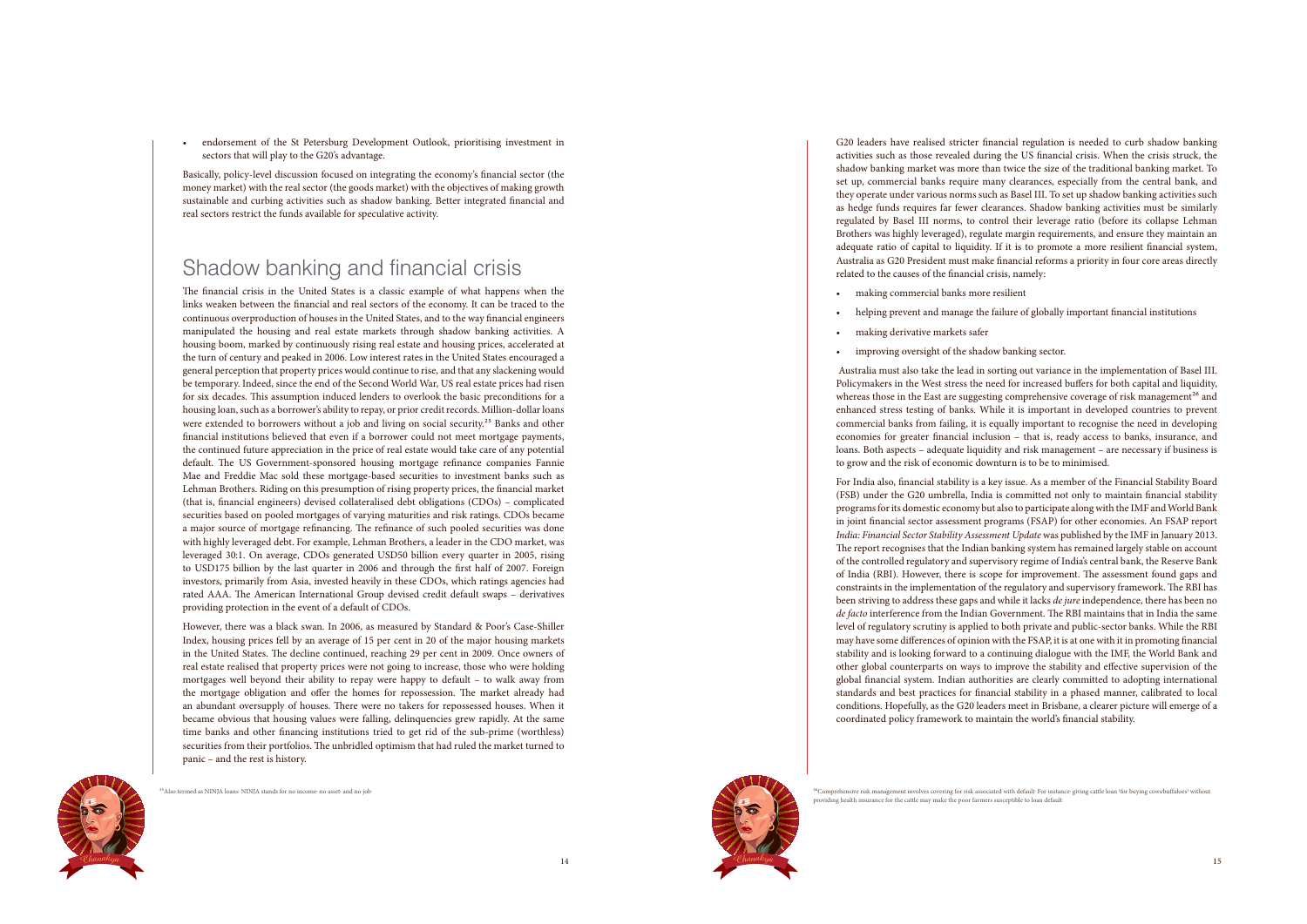16



<sup>a</sup>naky<sup>a</sup>

## The uninvited

## **Capital flight**

Poor integration of the monetary and real sectors of the economy may have other effects – capital flight, competitive devaluation, deficit financing, and protectionism. The problem of capital flight may arise when countries within any given region (Asia, Europe, and elsewhere) are not growing uniformly. As quantitative easing (QE) policies taper off in the United States, poor performing countries with open capital markets are vulnerable to outflows of capital. QE in the United States has prompted a massive influx of funds (short-term hot money) into emerging economies' markets leading to the appreciation of various asset classes including property, stocks and bonds. Brazil, China and Indonesia have all criticised the US Federal Reserve for creating asset bubbles in emerging economies, making them vulnerable to capital flight.

QE in the United States and Europe has not only exported inflation to developing and emerging economies but to some extent has been responsible for devaluing their currencies. How? When QE first began in the United States, investors started investing in both real and nominal assets in fast-growing emerging economies, most of which have relatively little private and public debt by the standards of high-income countries. As the real and financial sectors of their economies are poorly integrated, these additional funds flowing into the emerging economies did not increase their productivity, but instead raised the value of their currencies in the short run. With time, the raised value of their currencies started to hurt the export performance of emerging economies (markets) such as China. In addition, the flow of dollars into the domestic Chinese economy created inflation, which further reduced China's export competitiveness. This is particularly so as demand for China's exports, as for those of any emerging economy, is price elastic. These factors have led the Chinese central bank to devalue its currency.

This provides the motivation for devaluation. In response to an 18.1 per cent fall in Chinese exports in February 2014 compared to a year earlier, China's central bank, the People's Bank of China (PBOC), has intervened to drive down the value of the Yuan against the US dollar. China's currency had depreciated by 2.8 per cent by the end of March 2014, almost erasing its gains of the previous year, and ending a period of steady gain that had lasted a decade.<sup>28</sup>

#### **Currency devaluation**

As Eswar Prasad, a China expert at Cornell University and a former senior China official at the International Monetary Fund comments: "A fresh spate of currency tensions could ensue if the PBOC is seen as intervening heavily to keep the value of the yuan down. With capital beginning to flow back to some emerging markets, a weaker yuan could increase pressures on other central banks, especially those in Asia, to prevent their own currencies from appreciating."30

Currency devaluation is linked to a country's export performance. The J-curve effect of currency devaluation has been well documented. 2⁷ Immediately after a country devalues its currency, the volume of its imports and exports may remain largely unchanged in part because existing trade contracts have to be honoured. Moreover, in the short run, demand for more expensive imports such as oil and gold (and for exports, which are now cheaper for foreign buyers using foreign currencies) remains price inelastic. This is due to time lags in the consumer's search for acceptable, cheaper alternatives – which may not exist. Over the longer term, a devalued exchange rate can have the desired effect of improving a country's current account balance. Domestic consumers may switch their expenditure to domestic products and away from expensive imported goods and services, assuming equivalent domestic alternatives exist. Equally, many foreign consumers may switch to purchasing the products being exported into their country, which are now cheaper in the foreign currency, instead of their own domestically produced goods and services.

What is true for China is true for other economies as well. In fact, preventing currency wars between economies is now a main concern. China has a legitimate case. Chinese policy makers feel inflation created by quantitative easing has been responsible for the fall in their export competitiveness, and a rise in the price of imports. In February 2014, China's imports rose by 10.1 per cent, giving China a trade deficit of USD23 billion – its biggest in two years.<sup>29</sup> It will be hard to convince the PBOC not to devalue the yuan further without a promise from other G20 member countries not to trigger further rounds of devaluation.

Why blame only China? Japan's economic recovery in 2013 was as a result of monetary easing and a dramatic fall in the yen's value. In an interview with *The Wall Street Journal* on the sidelines of the World Economic Forum in Davos (May 2013), the Governor of South Korea's central bank said any further depreciation of the Japanese yen would cause widespread pain to South Korean exporters.31 The economic argument against competitive devaluation is that it is a strategy to export unemployment to trading partners, by showering them with cheap goods and destroying domestic production and jobs. With the world economy yet to emerge from contraction, such a tactic is not desirable.

This currency devaluation blame game is not restricted to countries in Asia. Brazil has complained that the United States and other industrialised countries are waging a currency war against them by artificially driving down the value of dollars, euros and yen. Officials in nations such as Argentina and Turkey are blaming foreign "vultures" and "the interestrate lobby" for the sharp depreciation of their currencies.<sup>32</sup> An important agenda item for Australia will be how to stop this currency war from fomenting. It will have to bring onside two of its biggest trading partners – China and the United States. The recent sharp decline in the Chinese currency is threatening to exacerbate China's trade tensions with the United States and is raising concern over a potential currency war in Asia.

India has also suffered. The former Prime Minister, Dr Manmohan Singh, expressed concern at the St Petersburg G20 summit (September 2013) at how sudden increases in cross-border capital flows affect the exchange rate, credit volumes, and asset prices. Such flows had led to excess leverage in industrial countries before the global financial crisis which in turn led to stock market and exchange rate volatility in the emerging markets. Dr Singh suggested that capital volatility might harm the growth potential of emerging economies notwithstanding their adherence to flexible exchange rate regimes.

## **Deficit financing**

 $\mathcal{C}_h$ 

There is another side of the story. QE tapering in the United States may prompt emerging economies to raise domestic interest rates to entice more capital from the developed economies. Countries may also start offering tax concessions and unnecessary subsidies. Both are inimical to growth. A rise in interest rates may hurt future growth. Tax concessions and unwarranted subsidies may worsen the current account balance. Emerging countries can never support sustainable growth through deficit financing, though this may not be true for the United States.

<sup>29</sup>Source: http://www.dailyfinance.com/2014/03/15/will-china-devalue-its-currency/. 3⁰Source: http://online.wsj.com/news/articles/SB10001424052702303949704579456583465285674 31Source: http://online.wsj.com/news/articles/SB10001424052702303448204579338800064220782  $32$ Source: http://www.nytimes.com/2014/02/08/opinion/currency-wars-revisited.html? $r=0$ .

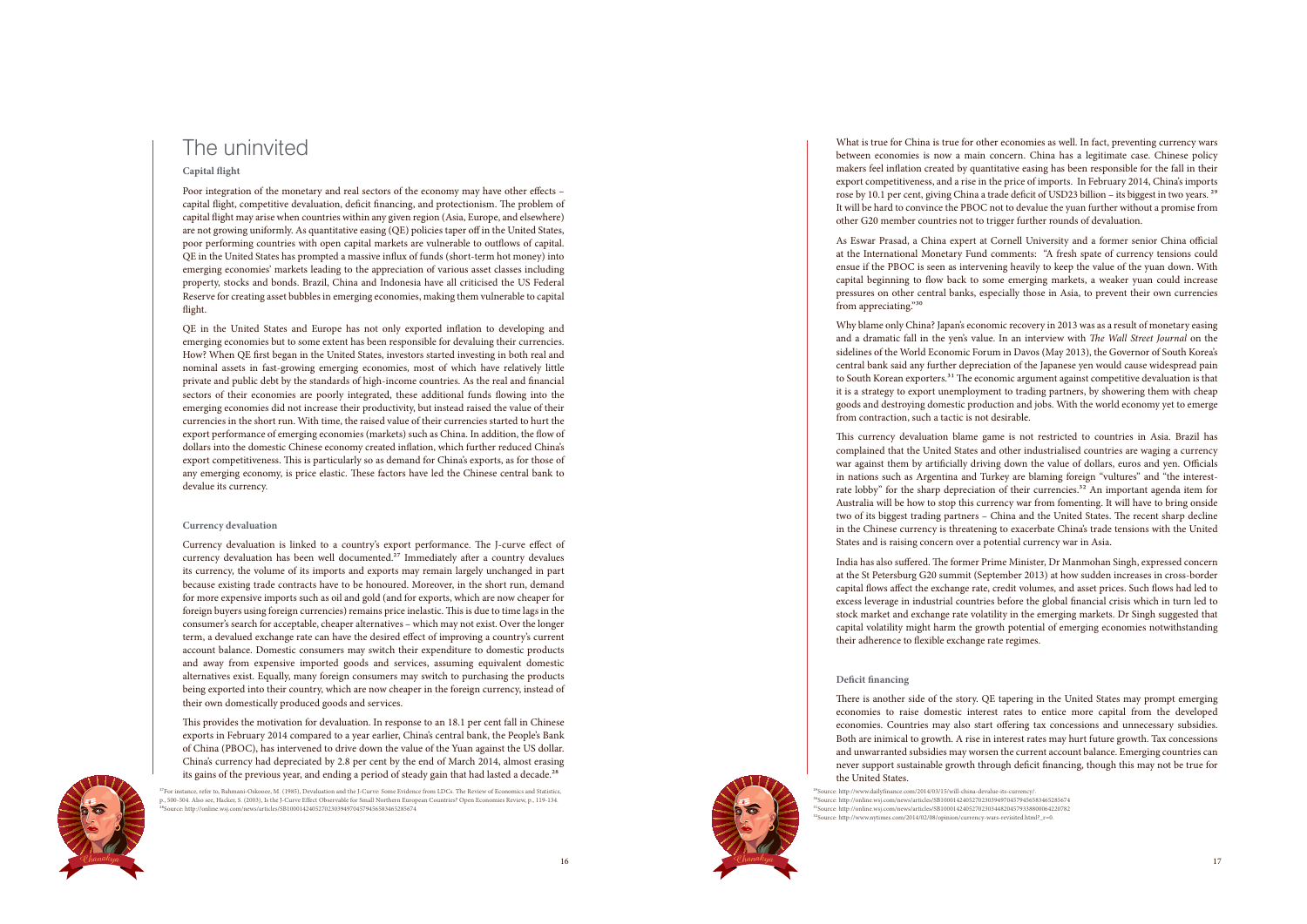

Since the US dollar is an international currency it is easier for the United States to sell its debt, which may not be true for emerging economies. Emerging economies such as China want an alternative to the US dollar. China has pitched for a limited expansion of the IMF's current system of Special Drawing Rights (SDRs) through new issues, and through increasing their use in the IMF's mega-lending programs. A former member of the Monetary Policy Committee working at PBOC, Yu Yonging, said doing so would build on an earlier proposal made at the G20 London summit in April 2009 to issue SDRs equivalent to USD250 billion, which was then quickly implemented. In fact, China was in favour of issuing SDR150-250 billion annually (roughly USD240-390 billion at present exchange rates).<sup>33</sup> During its G20 presidency Australia should push this proposal, which would effectively reduce the pressure on the US dollar as the global reserve currency.

It is should be noted that much of this discrimination against foreign commercial interests breaks no WTO rules. For example, some countries are increasing tariffs yet keeping them below the rates specified by the WTO. India's increase in tariffs for steel items in 2009 is a case in point ("Govt. to consider additional tax on steel imports", *The Economic Times*, 29 May 2009).<sup>34</sup> Similarly, countries are using NTBs on the pretext of safeguarding the health of their consumers and to stop predatory pricing strategies – again, perfectly permissible under WTO rules. In this vein, India has banned imports of a number of live animal products, including processed meat, eggs, pigs, etc., from the rest of the world because of the avian influenza (swine flu) virus.<sup>35</sup> India has also emerged as the largest user of antidumping measures, having initiated 68 antidumping investigations between January 2008 and June  $2009.^{36}$ 

#### **Protectionism**

India's actions should not be looked at in isolation. The Global Trade Alert database has been documenting the cross-border implications of various state measures. In Asia, China has banned imports of Irish pork, Belgian chocolate, Italian brandy, British sauces, Dutch eggs, and Spanish dairy products. Indonesia has restricted imports by allowing entry points only through five designated ports and airports. Japan and South Korea have restricted foreigners from bidding for any government projects worth less than USD22 million. Generous agricultural subsidies in France, Germany, and the United Kingdom are nothing but protectionism.<sup>37</sup>

As the leader of the G20, Australia will also have to fight protectionism. When growth is not picking up countries tend to become more inward looking. The slump in global demand has made countries cautious about opening their markets further, and some governments are resorting to protectionist measures. The OECD in its *Report on G20 trade and investment measures 2009 states:* "The main risk is that G20 members will continue to cede ground to protectionist pressures, even if only gradually, particularly as unemployment continues to rise" (OECD *Report on G20 trade and investment measures*, p.6). Protectionism is not confined to one group of countries or trade policy instruments. It is becoming visible in higher tariffs and non-tariff barriers (NTBs) – mainly antidumping measures, and sanitary and phytosanitary sanctions – and even in subsidies to domestic producers.

duties on imports of tyres from China on the grounds that they were disrupting the US tyre market. This action harmed US consumers and Chinese producers in order to benefit the relatively small number of US workers in the tyre industry, but did nothing to advance the cause of trade liberalisation.<sup>38</sup> So far the Obama team has not developed a compelling and economically sound argument for open global markets. Meanwhile, groups that normally support the Obama presidency — labour, environment, and various other non-government organisations — have been doing a great deal of "community organising" in opposition to the free trade agenda. A 21 February 2014 article in Inside U.S. Trade reports that the StopFastTrack.com coalition (opposing free trade) has collected more than 600,000 petition signatures against legislation to provide fast-track negotiating authority.<sup>39</sup>

In the United States "Buy American" provisions were inserted in its USD787 billion economic stimulus package. The Obama Administration spent its first term focusing on priorities other than free trade. In September 2009 the administration imposed for three years additional



<sup>93</sup>Source: http://www.project-syndicate.org/commentary/a-modest-proposal-for-the-G20.<br><sup>94</sup>Source: http://economictimes.indiatimes.com/News/Economy/Foreign-Trade/Govt-to-consider-additional-tax-on-steel-imports/articleshow <sup>36</sup>Chad Bown (July 2009), Global Antidumping Database. Available at:http://people.brandeis.edu/~cbown/global\_ad/ad

 $37$  For detailed information about various protectionist measures taken during the current economic downturn visit: http://www.globaltradealert.org/

The G20 is aware of the problem of protectionism. At the Cannes Summit (November 2011), G20 members pledged to combat protectionism and to find ways to strengthen the WTO through parallel international trade negotiations outside the Doha Round. At the St Petersburg Summit (September 2013) leaders agreed to work in tandem to make the WTO's ministerial meeting in Bali successful and to take steps to fight protectionism.

Unfortunately, most of the multilateral negotiations stress the need to liberalise only trade in goods, without much mention of services. Yet there is a definite need to liberalise trade in services. When nations go through a growth slump they turn protectionist because of domestic political pressures. The collective response of the political class becomes less rational. Rather than liberalising trade, policymakers end up doing just the opposite. The short-term imperative of protecting existing employment and income outweighs the medium- to long-term objective of growing employment and income. Here, trade in services has advantages over trade in goods.

Instances of NTBs in the case of services are far fewer than for goods. Hence, the emphasis must be on services because the benefits of opening up services trade (Mode 1 to Mode 4 under the WTO framework) are many times greater than gains from liberalising merchandise trade. This is not to suggest that merchandise trade liberalisation should be ignored. But, the emphasis must be on services liberalization. Ghemawat (2011) argues that according to the mathematical model used by the WTO, the standard estimate of gains from removing the remaining barriers to global merchandise trade is about 0.5 per cent of GDP, which works out to \$300 billion.<sup>40</sup> However, the potential gains from eliminating all cross-border labour mobility restrictions is 100 per cent of GDP. In reality, 100 per cent removal of restrictions on labour movement can never happen. However, Ghemawat (2011) poses this extreme case just to show that even a moderate easing of cross-border labour movement and liberalising of services will yield massive gains – several times those to be made from fully opening up merchandise trade.

## Australia's take

At the Davos meeting (January 2014), the Australian Prime Minister, Tony Abbott, laid out what Australia intends to achieve during its stint as G20 president this year. Australia aims to give impetus to global trade by undertaking trade facilitation measures, to strengthen tax regimes through international coordination, to address infrastructure investment bottlenecks, and to improve financial regulation. Basically, Australia wants to build on the issues discussed at the St Petersburg summit (September 2013). The idea is to make the

⁴⁰Ghemawat, P. (2011). World 3.0: Global Prosperity and How to Achieve it. Harvard Business Review Press. USA.

<sup>&</sup>lt;sup>38</sup>Dylan Matthews (October, 2012), How Obama's Tire Tariffs Have Hurt Consumers, Washington Post. Available at: http://www.washingtonpost.com/<br>blogs/wonkblog/wp/2012/10/23/how-obamas -tire-tariffs-have-hurt-consumers//?pr

<sup>&</sup>lt;sup>39</sup>Inside U.S. Trade (February, 2014), Civil Society, Labor Groups Churn Out Petitions, Letters Against Fast Track. Available at: www.insidettrade.com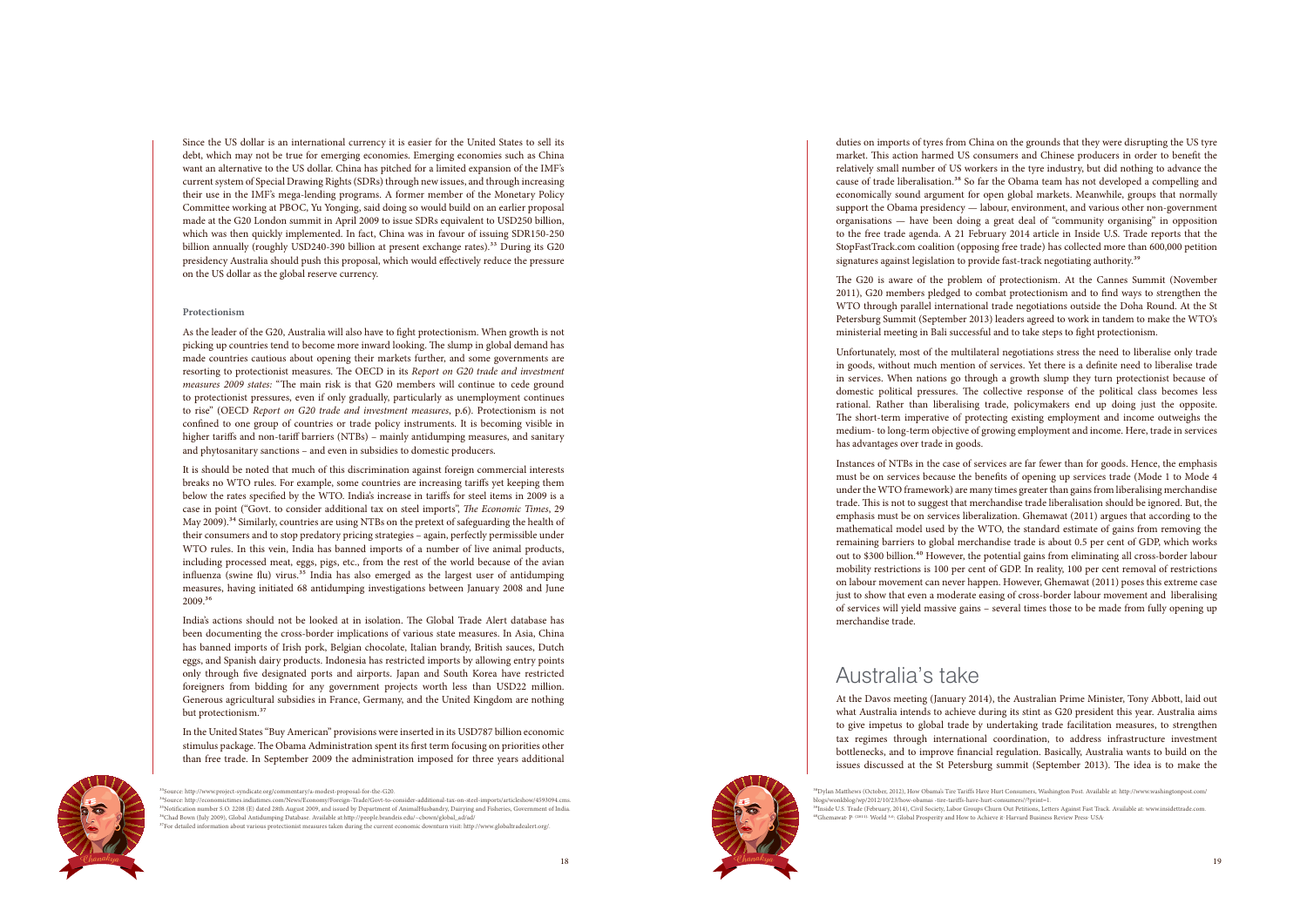



global economy more resilient to macro-economic shocks, and at the same time create the conditions for growth and jobs. In the aftermath of the financial crisis, many countries have relied heavily on fiscal and monetary policies to strengthen their economies. Australia intends to have the commitment the G20 leaders made at the St Petersburg summit encapsulated in a "Brisbane Action Plan". To be effective, these growth strategies need to look at practical ways to improve productivity and competitiveness, strengthen investment in infrastructure, encourage trade, make it easier to do business, and create employment opportunities.

Deputies<sup>41</sup> from around the world backed Australia's G20 agenda to promote jobs and growth, and to fight protectionism. A new Investment Working Group was set up at the G20 Sherpas<sup>42</sup> meeting in Sydney, Australia (December 2013), to provide impetus to global growth and investment. The deputies agreed that the new Investment and Infrastructure Working Group would look at practical initiatives to improve investment flows, particularly for infrastructure. Each G20 member is to produce a growth strategy by the Brisbane Summit (November 2014). The deputies discussed how the G20 could make tangible contributions to global growth through these strategies. Before the Brisbane summit (November 2014), G20 deputies are to complete key aspects of their work on financial regulation reforms, improving international tax arrangements, and ensuring emerging economies are represented more effectively at the IMF.

## Effectiveness of the G20

A review of G20 summits since the financial crisis shows that the group has been fairly successful in implementing some of the major proposals it had devised, besides successfully returning stability to the financial world. First, the G20, with its Doha Lite package, ensured the success of the WTO Bali Ministerial Meeting. Doha Lite refers to a minimal set of issues related to trade facilitation and food security, which replaced the full agenda of the original Doha Development Round. The Doha Development Round commenced in November 2001, with the objective of lowering trade barriers around the world. It is yet to be concluded. Negotiations on the full Doha Development Round have stalled with disagreements on a number of major issues, such as agriculture, industrial tariffs, NTBs, services, and trade remedies. The G20's so-called Doha Lite package, turned the WTO's ministerial meeting in Bali into a success. Though the legal texts and technical parameters including rules are still to be finalised, the meeting succeeded in addressing the core concerns of emerging and developing countries on maintaining public stockpiles of food grains for sale to poorer citizens at subsidised prices beyond permissible subsidy limits, in anticipation of a permanent solution. Some obstacles remain. India is trying to stall implementation of the WTO's trade facilitation agreement, agreed to in Bali. It has tied ratification of the agreement to a permanent solution to the contentious issue of public stockpiling of food grains. However, following Narendra Modi's visit to the United States in September 2014, and his subsequent talks with President Obama, India may finally sign the Trade Facilitation Agreement. As part of a revised proposal, India and the United States are reported to be discussing the details of an indefinite peace clause on food security until a permanent solution is found. A peace clause would give legal security to member countries and protect them from challenges under other WTO agreements.

And then there is the cost of implementation.<sup>45</sup> The EU estimates that EUR100 million worth of funding is needed to implement the procedural elements of the trade facilitation agreement across all countries.<sup>46</sup> Taking into account the cost of staff and equipment, about EUR1 billion will be required over the next five years. At the Bali meeting, the EU's Development Commissioner Andris Piebalgs and Trade Commissioner Karel De Gucht undertook to cover a significant share of this funding need for developing countries. The EU promised EUR400 million over five years in response to requests from developing countries for the resources to enable them to comply with the trade facilitation measures. Besides the EU, other major members of the G20, half of which are from emerging economies, should also contribute. Australia, as host to the 2014 Brisbane G20 Summit is eminently qualified to play a proactive role here. It has already actively promoted discussion about trade as an important source of economic growth and job creation.

<sup>41</sup> In G20 parlance a deputy is a senior official who advises a country's finance minister or central bank governor and represents them at preparatory meetings.

Second, the meeting agreed on measures to make it easier and cheaper for developing countries to trade, in particular helping manufacturing units in developing and emerging economies to integrate into regional and global value-chain networks. A World Bank study estimates that ensuring compliance with this trade facilitation agreement itself would cost each country between EUR123,000 and EUR970,000 for capacity-building and technical assistance, excluding the cost of equipment and staff.<sup>43</sup> According to an OECD report, with staff and equipment the price rises to between EUR3.5 million and EUR19.7 million over next three to five years (that is, EUR11.6 million on average).<sup>4</sup> Developing countries lack the necessary resources.

Third, the G20 group has been fairly successful in strengthening and implementing the 'automated tax information exchange' plan, aimed at preventing cross-border tax avoidance and tax evasion. During September 2014, at the end of a two-day meeting of finance ministers and central bank governors in Cairns, Australia, the G20 agreed to put an end to tax evasion through an automated tax information exchange system by 2017–18. Such a system of sharing tax related information among member countries will put pressure on offshore financial centres that facilitate tax evasion. Finance ministers also agreed to take forward the OECD's latest Base Erosion and Profit Shifting (BEPS) action plan by 2015, a move that will make it difficult for multinationals to shift profits from one country to another, to save taxes. It is to be noted, multinationals with a presence in many countries prefer to show larger profits in low-tax jurisdictions, and lower profits where tax rates is higher. For example, consider a multinational firm X with three subsidiaries, say, A in India (with a high tax regime), B in Mauritius (a tax haven) and C in Australia (a high tax regime). By following a pricing policy where subsidiary A sells its product to subsidiary B at an artificially low price (resulting in a low profit in India), and subsidiary B in turn sells its product to subsidiary C at an artificially high price (resulting in high profit in Mauritius), the end result will be that this multinational firm will pay very little tax. It is well known that many multinational firms operating in India invest indirectly through favourable tax jurisdictions such as Mauritius and Singapore to avoid paying taxes. With the BEPS action plan in place, multinationals operating with subsidiaries in tax havens will find it more difficult to avoid taxes this way. BEPS would facilitate a systematic and periodic transmission of bulk taxpayer information by the source country of income to the country of residence of the taxpayer concerning various categories of income and asset information, making it easier to monitor tax avoidance and tax evasion.

⁴2Sherpas are the persons representing head of states and governments, who prepare agendas before G20 ministerial meetings.

Resources/Needs\_and\_Priorities.pdf

 $\alpha$ rg/dac/aft/TheCostsandChallengesofTradeFacilitationMeasures.pdf. ⁴⁵Here we are talking about cost of implementing trade facilitation measures. Capacity building in terms of training the requisite officials and technical assistance for providing a better computer technology which will complement trade facilitation measures will be part of this cost. Source: http://europa.eu/rapid/press-release\_SPEECH-13-1031\_en.htm.

⁴ 3World Bank (November 2006), Needs, Priorities and Costs Associated with Technical Assistance and Capacity Building for Implementation of a WTO Trade Facilitation Agreement, A comparative study based on six developing countries. Available at: http://siteresources.worldbank.org/INTTLF/

⁴⁴OECD (2012), The Costs and Challenges of Trade Facilitation Measures, OECD Working Paper TAD/TC?WP(2012)25. Available at: http://www.oecd.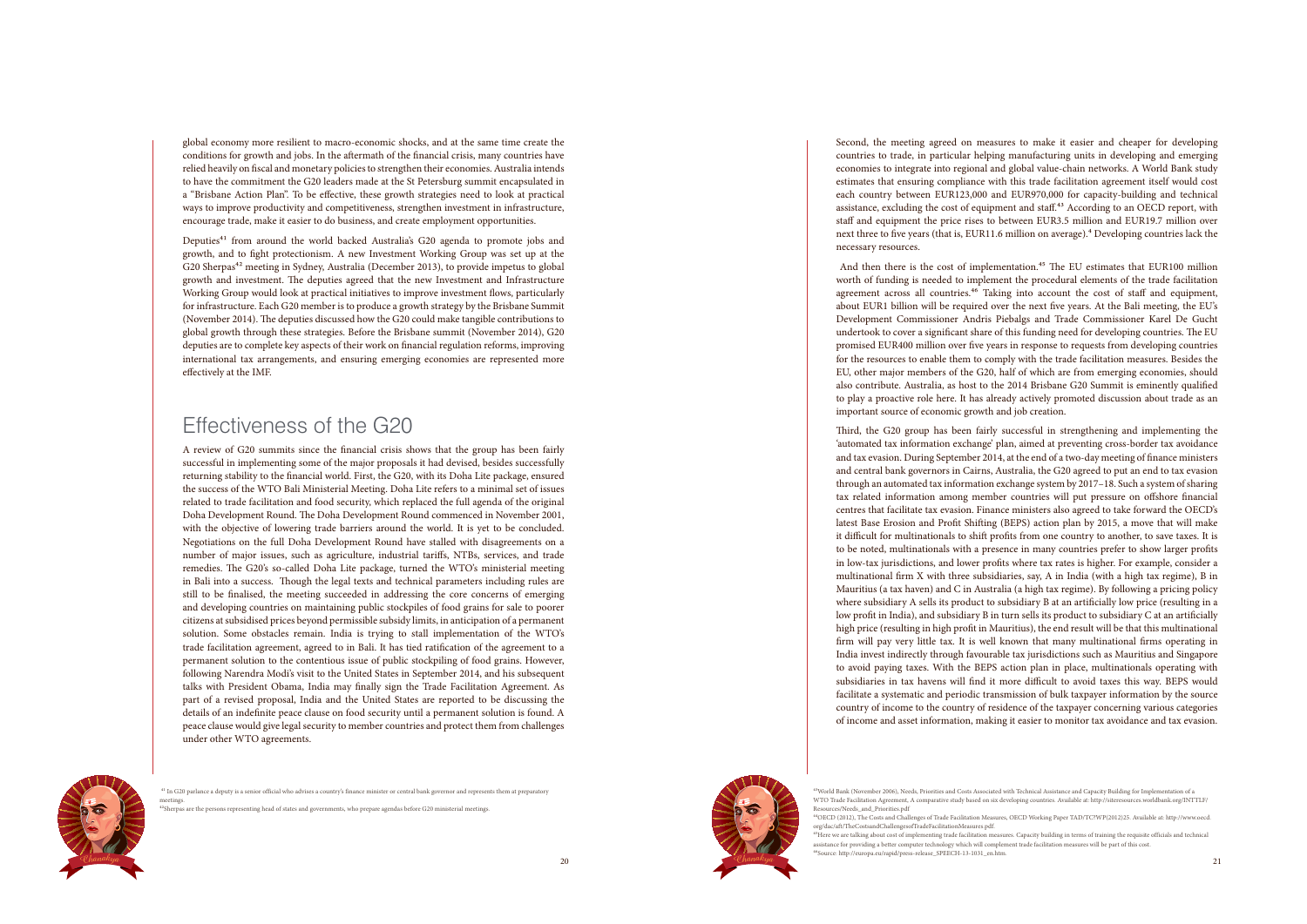



## **Tailpiece**

India for its part should cooperate with Australia to make the Brisbane G20 summit a success. At present, growth has slowed in India. An important reason is a lack of investment in infrastructure. Private investment, including foreign direct investment, has slowed. This is primarily because India's government has changed its policy and rules too often. Some events since March 2012 have seriously dented India's image as a favourable investment destination. One is the much talked-about Vodafone case, where the India's central government retrospectively changed the tax laws to penalise the United Kingdom-based telephone giant. A second is the cancellation of 2G mobile licenses, which sent a clear signal to the international business community about the uncertain policy environment in India. A third is introduction of General Anti-avoidance Rules (GAAR) in the 2012 Budget, which spooked foreign investors. Fourth is the case of South Korea's steel major Posco, which obtained approval a decade ago for a USD12 billion steel plant in Orissa, yet to be made operational. Fifth, in 2013, the Delhi State Government under the Aam Aadmi Party reversed a previous Congress government decision to allow foreign direct investment in multi-brand retail. To cut a long story short, a clear policy direction is needed for India to benefit from the Australian presidency.

Australia has rightly said investors need to know that governments will not change or tinker with the rules after investments are made. Again, Australia's suggestion that tax systems be reinforced to ensure fairness is a worthy goal. Clarity in tax policy is essential to prevent money laundering and to undermine the black economy. Avoidance of legitimate tax through transfer pricing and other strategies should be stopped.

India should underpin this Australian initiative through its own assent and also by not changing investment rules and tax policies retrospectively. Structural reforms and attracting investment in infrastructure are essential to move India to a higher growth path. Investment is important considering India's abundant demographic dividend. Fortunately, the newly elected National Democratic Alliance (led by the Bharatiya Janata Party) has shown it is committed to pursuing necessary economic reforms (See Annexure A).

Australia can serve as a natural partner for India by providing the capital required for both social and physical infrastructure. India's long drawn out power shortage is due to end now that India has signed a civil nuclear deal with Australia. Under this agreement, signed during September 2014, Australia will export uranium to India for its civil power generation. Energy-deficient India gains access to a fuel supply for its nuclear energy program so it can beat chronic power outages.

The return on capital (real rate of interest) in Australia is low. Australian capital will have better returns when invested in physical infrastructure in India. As the level of capital already deployed in India is low, the return on additional capital investment will always be higher in India than in other ASEAN countries or in China.

There is therefore value in this partnership. And indeed, Australia-India cooperation has gone beyond energy to areas ranging from defence collaboration to science, water, education and skills (See Annexure B). Australia's formula for growth through public-private partnerships merits the support of other G20 economies, both advanced and emerging, including India.

# ANNEXURE A India's proactive 2014 NDA

# government

Initiatives taken by the Indian Prime Minister, Narendra Modi, since his election in May show his government is keen to introduce reforms which transform India into a better place to do business. Below are some of the initiatives that NDA government has undertaken during its first 100 days in power.

### 1. Reforms to investment and labour rules

The Modi Government has allowed increased Foreign Direct Investment (FDI) in the areas of defence, insurance, and railway infrastructure. The FDI cap on the defence and insurance sectors has been raised from 26 per cent to 49 per cent; for the railway infrastructure sector, government has allowed 100 per cent FDI. The government has also shown a readiness to move quickly on previously stalled policy measures, in areas including retrospective taxation, a goods and services tax (GST), and labour market reforms. With centre-state discussions about a GST entering into their final stage, there is a strong likelihood that the GST will start from 1 April 2016.

The new government has acknowledged the need for reform of India's labour market. Here, some state governments have already made progress. The Rajasthan government of Vasundhara Raje has taken the lead by clearing state-level amendments to three archaic central government labour laws – the Industrial Dispute Act, Contract Labour Act, and the Factories Act. Following suit, Haryana is also set undertake these amendments, which reformists have long argued will help create jobs.

## 2. Building the 'Made in India' brand

The 'Make in India' initiative is intended to turn India into a manufacturing hub for the world. Among other things, for the first time it gives a strong signal that the government means business, and intends to deliver its promises. For the economy, in which manufacturing growth has been negligible for the past two years and must be revived if growth is to be scaled up, the program's implications are important. States such as Andhra Pradesh, Haryana, Gujarat, Rajasthan, Karnataka, Maharashtra, and Tamil Nadu stand to benefit as they are development focused – as will regions where land acquisition is less of a hurdle to development. Other states will also be encouraged to create and implement attractive industrial policies and improve infrastructure so as to provide more balanced growth across the country. Mr. Modi has promised to alter India's image across the world "with the five Ts: talent, tradition, tourism, trade and technology." He has already been able to garner investment promises from Japan, China and the United States, to the tune of USD35 billion, 20 billion, and 41 billion, respectively.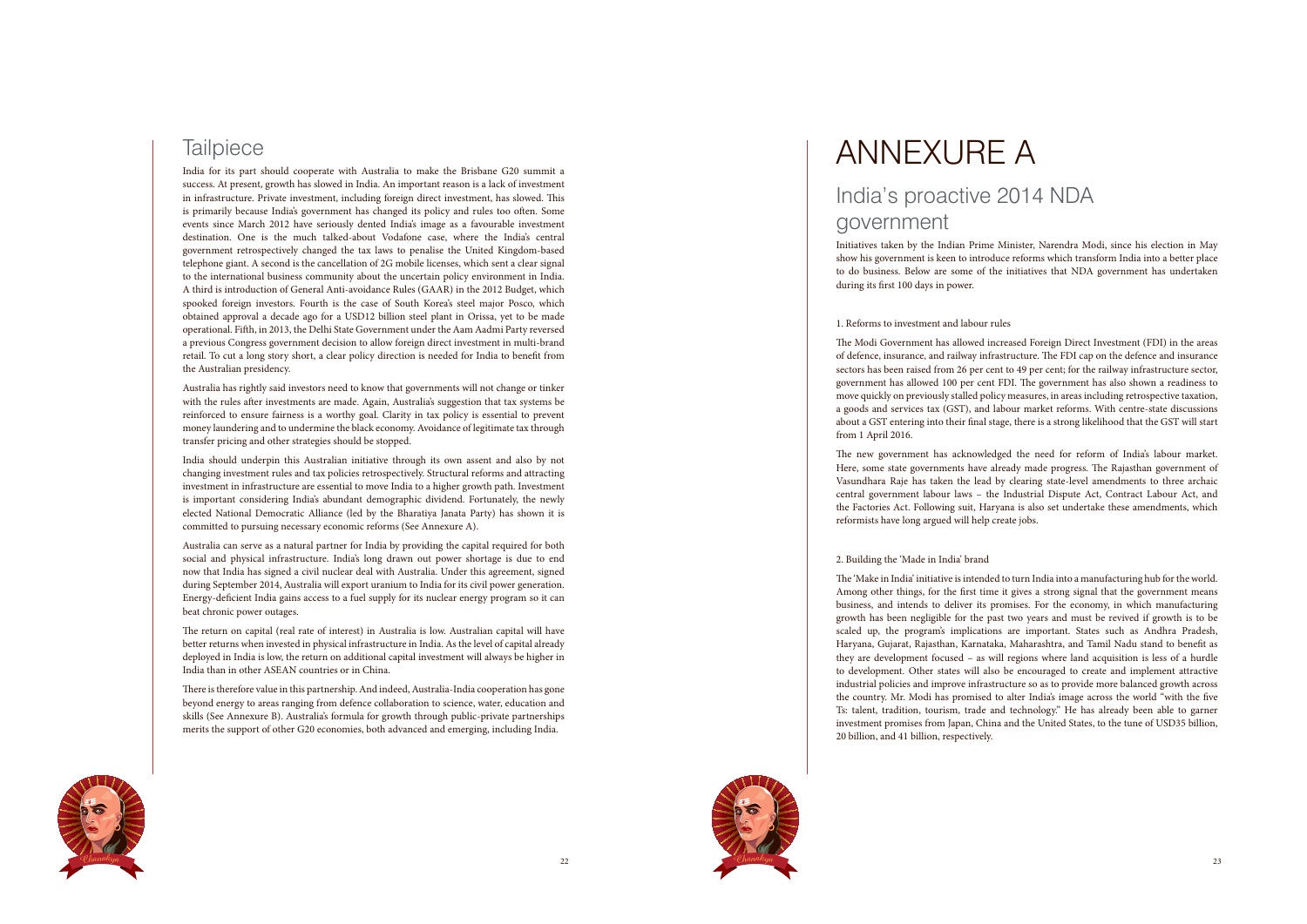

### 3. Diamond quadrilateral, bullet trains, and 100 smart cities

For the 'Make in India' campaign to work, India must build world-class infrastructure. The best example to show how infrastructure improvements can boost growth is the Golden Quadrilateral. This project, started by the Atal Bihari Vajpayee-led National Democratic Alliance government in 2001, planned to build four- and six-lane highways to connect four metro cities, Kolkata, Chennai, Mumbai, and Delhi. According to the National Highway Authority of India, 99.71 per cent of the project work was finished by January 2013. The impact of the new road links was telling. Travel time between Kanpur and Kolkata has fallen from 48 to 36 hours. Mr Modi has promised to build a Diamond Quadrilateral, connected by high-speed rail. The Bharatiya Janata Party (BJP) could announce high-speed rail soon on the Mumbai-Ahmedabad and New Delhi-Patna sectors. Japanese investors have already expressed willingness to fund the Mumbai-Ahmedabad link at an estimated cost of USD10.5 billion.

Mr Modi has promised to set up 100 smart cities. This plan is an extension of one he implemented as chief minister in Gujarat, promising to bring in hundreds of thousands of jobs through the construction and development of new urban spaces. It is important considering India's abundant young labour force. In average age, India's population is one of the world's youngest, so creating jobs is necessary for sustainable development. Land is a crucial prerequisite for building smart cities and new infrastructure. The previous United Progressive Alliance government succeeded in passing the land acquisition bill; it remains to be seen how the BJP government handles and implements the legislation.

## 4. Financial Inclusion

At present, only 58 per cent of Indian households have access to banking services. Even though India's 14 largest commercial banks were nationalised in July 1969, financial inclusion for India's poorest citizens has remained an elusive goal. With the objective of giving poorer citizens access to the financial system, including savings accounts and loans, the government has launched the Jan Dhan Yojana (JDY) initiative. The initiative, spearheaded by the Prime Minister's office, has a target of opening millions of bank accounts by January next year. Indians will be able to open zero-balance accounts with any bank, public or private, with minimal documentation. An Aadhaar card (the 12-digit individual identification number issued by the Unique Identification Authority of India on behalf of the Government) is proof enough to open a Jan Dhan account on the spot.

## 5. Fighting domestic distortions

India's Minimum Support Price (MSP) for agricultural products was set up originally to guarantee farmers' incomes. Regular increases however have become a primary cause of inflation in the country. The Government has recognised this, and is likely to reduce the MSP and eliminate restrictions on the movement of agricultural goods, fruit and vegetables across states. To complement the 'Make in India' campaign, the government is also likely to relax the restrictive provisions of India's land acquisition laws, so that land for infrastructure and affordable housing is more easily acquired.



6. A clean Ganges and river connectivity

Two of Mr. Modi's top priorities are to clean the river Ganges, and to link all of India's rivers. The former is motivated by the need for a cleaner environment, the latter by the desire to solve India's chronic water shortages. Though both tasks are complex, particularly given the problems of sharing water between Indian states, an important start has been made.

The Ganges basin constitutes 26 per cent of India's land mass. Major cities in the basin including Delhi, Agra, Meerut, Kanpur, Lucknow, Varanasi, Allahabad, Patna and Calcutta — generate and discharge huge quantities of wastewater into the river. The economic impact of River Ganges can be gauged from the fact that it supports the livelihood of 29 cities with a population of above 0.1 million, 23 smaller cities with a population between 0.05 and 0.1 million, and 48 towns with fewer than 0.05 million inhabitants each.

Mr Modi has established a separate ministry to manage river water cleanliness, with a special emphasis on the Ganges. His Finance Minister, Arun Jaitley, in his first budget announced an ambitious USD33 million 'Namami Ganga' project to rejuvenate the polluted waters of the river within three years. Israel has already expressed interest in sharing its expertise in water purification and wastewater treatment.

#### 7. Better governance

As a step towards improving governance, Mr Modi launched a website, MyGov (http:// india.gov.in/my-government). MyGov is a technology-driven medium that will let citizens contribute ideas towards good governance and sustainable development. Ideas shared by contributors can be discussed in forums, allowing constructive feedback and interaction. At present, the platform allows discussion of six subject groups – Clean Ganga, Girl Child Education, Clean India, Skilled India, Digital India and Job Creation. The website's impact is yet to be assessed.

Mr Modi has also reshuffled his bureaucrats in a bid to improve governance. On September 23, nearly 50 bureaucrats, mainly joint secretaries, were reassigned to different tasks. The changes followed an elaborate evaluation of each officer's experience, achievements, strengths and potential – a corporate-like exercise managed by the Prime Minister's Office.

## 8. Clean India

Mr Modi launched the Swatchh Bharat mission on October 2, aimed at creating a 'Clean India' in the next five years., At an event to mark the anniversary of Mahatma Gandhi's birth, Mr Modi wielded a broom to publicise his campaign to persuade Indians to make cleanliness a mass movement. The mission is intended to counter the perception that Indian cities are not very clean places. According to Census 2011, only 32.7 per cent of rural households had access to toilets . Some schools in rural areas also lack toilets. A UN report released this year stated that India continues to have the largest number of people in the world defecating in the open. The success of Clean India campaign will have a telling effect on India's development.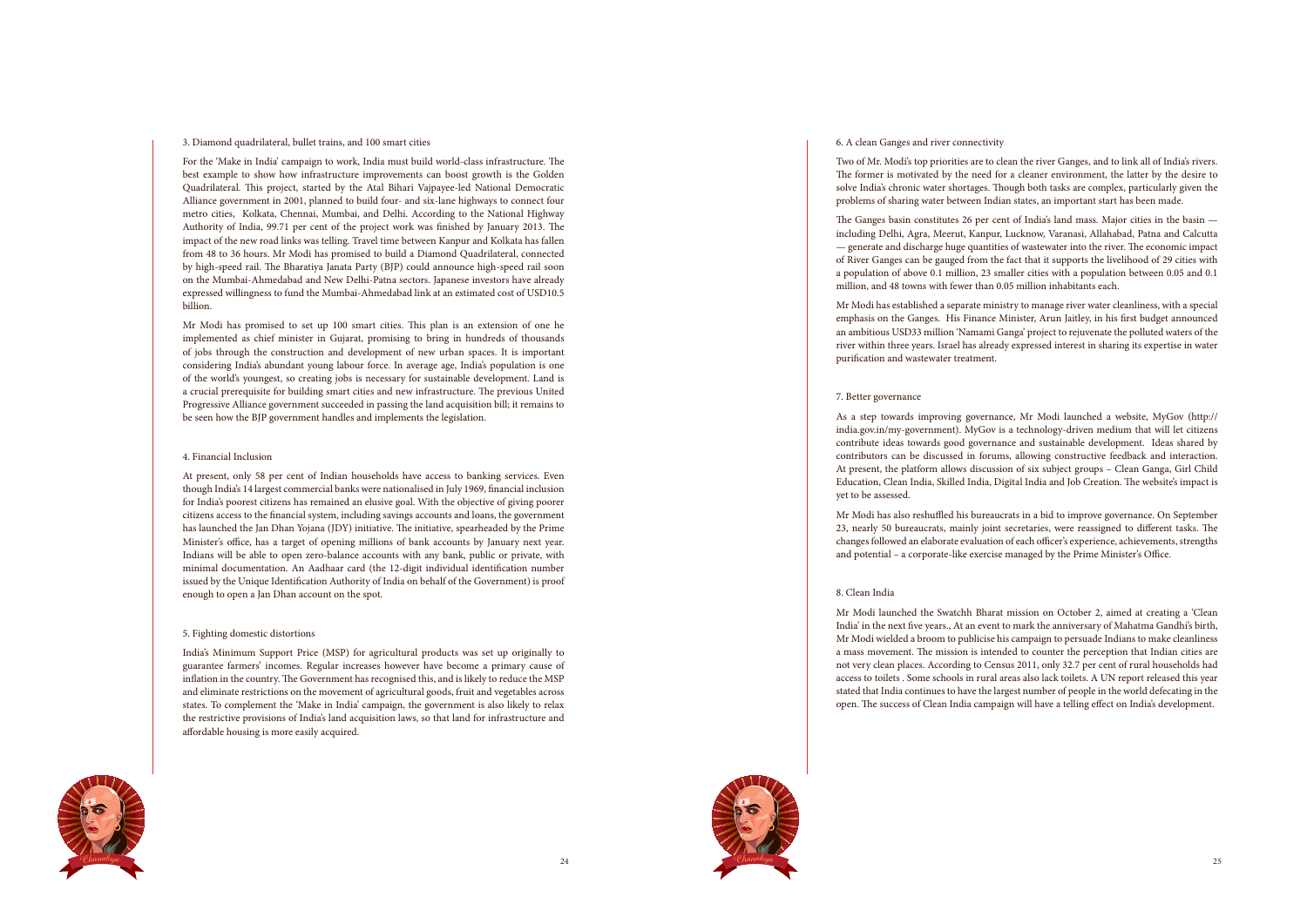



# ANNEXURE B

## Joint statement on the state visit of the Prime Minister of Australia to India

September 05, 2014

- 1. The Prime Minister of Australia Mr Tony Abbott paid a State Visit to India from 4–5 September, 2014 at the invitation of Prime Minister Shri Narendra Modi.
- 2. Prime Minister Abbott was accorded a ceremonial welcome at the Rashtrapati Bhavan on 5 September, 2014. He laid a wreath at the memorial to Mahatma Gandhi at Rajghat and also laid a wreath at India Gate.
- 3. Prime Minister Modi held talks with Prime Minister Abbott on bilateral, regional and multilateral issues. Prime Minister Abbott called on President Shri Pranab Mukherjee and Vice President Shri Hamid Ansari and received External Affairs Minister Smt Sushma Swaraj. Prime Minister Abbott also visited Mumbai where he called on Governor Shri C. Vidyasagar Rao. He met with Indian business leaders in Mumbai and Delhi. Four Agreements/Memoranda of Understanding were concluded and significant initiatives launched during the visit.

#### **Bilateral cooperation**

- 4. The Prime Ministers welcomed the rapid growth in bilateral relations in recent years, anchored in shared values, expanding economic engagement, converging strategic interests and a growing shared agenda in regional and multilateral institutions.
- 5. The Prime Ministers affirmed their commitment to strengthening the bilateral Strategic Partnership and taking it to a new level of mutual trust.
- 6. The Prime Ministers welcomed the signing of the bilateral Civil Nuclear Cooperation Agreement as a concrete symbol of the bilateral partnership. They noted the Agreement would enable the sale of Australian uranium to support India's growing energy needs and directed the negotiators to conclude the Administrative Arrangements at an early date.

## **Economic engagement**

7. The Prime Ministers underlined the priority they attached to building the economic partnership, which was a pillar of the relationship. They recommitted both countries to expand trade further for mutual benefit and as a long term and sustainable boost to economic growth in both countries. They agreed there was significant scope to boost investment and collaboration in both directions in infrastructure, resources, agriculture, manufacturing, health, education and other sectors to increase efficiencies, introduce new technologies and develop innovation and skills.

8. Prime Minister Abbott welcomed growing Indian investment in Australia and underlined Australia's commitment to providing a stable investment environment and streamlined approvals process. Prime Minister Modi too welcomed Australian investments in a range of infrastructure, resources, technology and other projects in India.

9. The Prime Ministers welcomed the progress towards a Comprehensive Economic Cooperation Agreement (CECA) which would support a significant expansion of twoway trade and investment. They renewed the commitment of both countries for an early conclusion of an equitable, balanced, comprehensive and high quality agreement.

10. The Prime Ministers noted the expanding bilateral dialogue on economic policy, including in areas such as taxation, competition, financial sector regulation and

- 
- 
- infrastructure.
- 

11. The Prime Ministers welcomed the delegation of senior Australian business leaders who had accompanied Prime Minister Abbott on his visit. They agreed that economic engagement and business partnerships should be strengthened through a revitalised CEO Forum and encouraged regular exchange of business and trade missions and the convening of an India-Australia Business Summit in Delhi in early 2015.

#### **Defence and security cooperation**

12. The Prime Ministers reaffirmed their desire for a peaceful, prosperous and stable Asia-Pacific region, underpinned by cooperative mechanisms. They emphasised their interest

13. The Prime Ministers committed to strengthening the defence and security partnership. They welcomed growing cooperation in defence, counter-terrorism, cyber policy, transnational crime, disarmament and non-proliferation, humanitarian assistance, disaster management and peacekeeping. They called for deepening the framework of defence and security cooperation to guide the bilateral engagement in these and other

14. The Prime Ministers welcomed preparations for the inaugural bilateral maritime exercise to be held in 2015 and initiatives under way to further strengthen defence cooperation, including closer engagement and cooperation in defence science and industry. They also explored joint participation in events commemorating World War I. On behalf of the Prime Ministers of Australia and New Zealand, Prime Minister Abbott extended an invitation to Prime Minister Modi to attend the commemoration of the 100 year

- in building closer cooperation in the maritime domain.
- priority areas.
- anniversary of Gallipoli in 2015.
- migration.
- dialogue held at the level of officials.

15. The Prime Ministers, noting that both Australians and Indians have been victims of terrorism, commended the work of the Joint Working Group on Counter-Terrorism, including discussions on cyber security and the growing collaboration against the threat posed by terrorist groups. They noted the ongoing cooperation in combating illegal

16. The Prime Ministers, noting the importance of the maritime dimension, welcomed discussions on maritime security in the ongoing disarmament and non-proliferation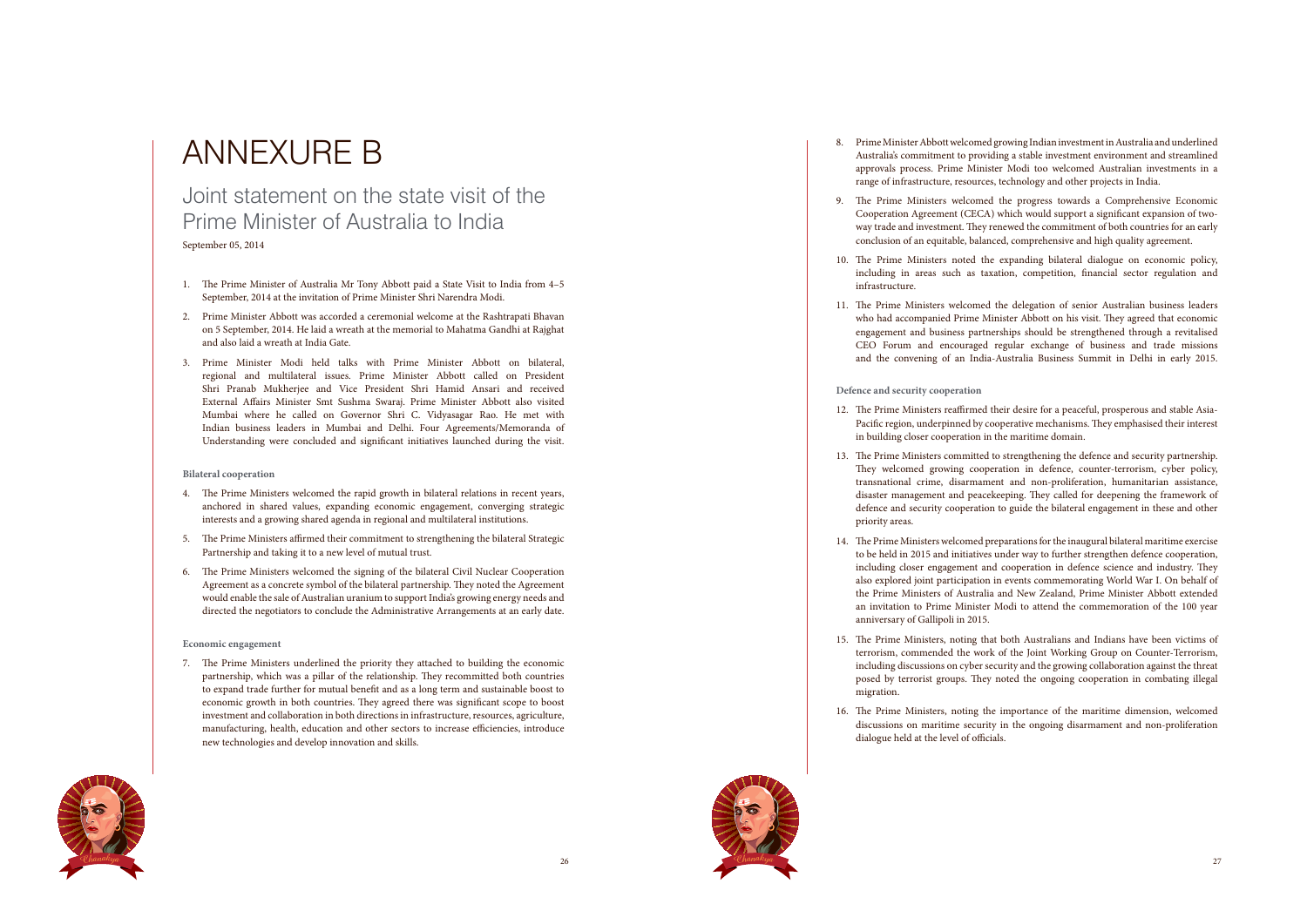



**Cooperation in energy, science, water, education and skills**

- 17. The Prime Ministers agreed to deepen the cooperation between both countries on energy security through a ministerial-level dialogue. They agreed to develop a strategic partnership on energy and resources based on long-term, sustainable and reliable supply of Australian resources based on India's energy needs. They agreed that cooperation on energy – extending to coal, LNG, renewables and uranium – and on resources such as iron ore, copper and gold were key elements of the relationship and committed to intensifying these links.
- 18. The Prime Ministers welcomed the success of the Australia-India Strategic Research Fund, which has provided a high impact knowledge partnership through science and technology cooperation, and announced an extension of the Fund for a further period of four years on the basis of matching commitments and reciprocity with an increasing focus on commercialisation of research outcomes.
- 19. The Prime Ministers welcomed increasing collaboration on the challenge of managing scarce water resources and river basin management and announced an extension of the MoU on water cooperation. Prime Minister Modi welcomed Australia's offer to support India's Ganga rejuvenation efforts.
- 20. The Prime Ministers agreed to expand high quality knowledge partnerships in education, skills and research that support mutual efforts towards greater economic and social progress. They noted its vital role and contribution to India's national goals for innovation, productivity and growth.
- 21. The Prime Ministers welcomed the collaborations between Universities and called for efforts to enlarge the scope for joint research, joint Ph.D. programmes and joint degrees and commended the work of the Australia-India Education Council (AIEC) in advancing education, training and research partnerships. Prime Minister Modi expressed appreciation for the continuing efforts of Australian authorities to ensure the welfare and security of Indian students studying in Australia.
- 22. The Prime Ministers welcomed the increasing collaboration to develop a quality skills training framework in India. Prime Minister Abbott underlined Australia's commitment to supporting the up-skilling of India's workforce, including through Australia's world class vocational education and training (VET) capabilities. The Prime Ministers welcomed partnerships between India's Sector Skills Councils and Australia's Industry Skills Councils in key industry areas.
- 23. The Prime Ministers welcomed the Australian Government's New Colombo Plan initiative, under which young Australian students would study in institutions in India, thereby furthering youth and academic exchanges and promoting contacts.

#### **Regional and international cooperation**

24. The Prime Ministers discussed the importance of consolidating the G20 as the premier forum for international economic cooperation. Prime Minister Abbott briefed Prime Minister Modi on Australia's priorities as host of the G20 in 2014 and underlined Australia's interest in working closely with India to lift ambition and ensure the G20 delivers economic growth, jobs and a resilient global economy. Prime Minister Modi appreciated Australia's chairmanship and underlined India's commitment to the G20's successful contribution to ensuring strong, sustainable and balanced growth of the

global economy.

25. The Prime Minters recognised the importance of the East Asia Summit (EAS) as the preeminent regional forum for addressing strategic, political and economic issues. They welcomed increased bilateral collaboration in the EAS, with India and Australia cochairing the Taskforce on Access to Quality Medicines under the Asia Pacific Leaders

26. The Prime Ministers acknowledged ongoing cooperation in other regional bodies such as the ASEAN Regional Forum and the Asia Europe Meeting. Prime Minister Abbott reiterated Australia's support for India's membership of the Asia Pacific Economic

- Malaria Alliance.
- Cooperation forum (APEC).
- 
- Nations Security Council.

27. The Prime Ministers highlighted the concrete steps towards more effective practical cooperation in the Indian Ocean Regional Association (IORA) and noted that India and Australia would work closely to further strengthen the organisation in the six priority areas of maritime security and piracy, fisheries management; disaster risk reduction; tourism and cultural exchanges, academic and S&T cooperation, and trade and investment facilitation. Both countries look forward to taking this collaboration to a higher level at the next Council of Ministers meeting in Perth in October 2014.

28. The Prime Ministers reaffirmed the importance of reform of the UN, including the Security Council, to better reflect contemporary realities. Prime Minister Modi welcomed Australia's continuing support for India as a permanent member in a reformed United

**People to people and cultural links**

29. The Prime Ministers highlighted the importance of bilateral parliamentary exchanges and agreed to reinvigorate reciprocal visits by parliamentary delegations.

30. Underlining the importance of greater connectivity to support growing commercial and cultural ties, including in the education and tourism sectors, the Prime Ministers welcomed the commencement of direct Air India flights to Australia. Noting the growing numbers of tourists travelling in both directions, they welcomed the decision to commence negotiations on a Memorandum of Understanding on Tourism.

31. The Prime Ministers noted progress in negotiations on the Social Security Agreement and called for early conclusion. Noting the importance of promoting exchanges, particularly among the youth, they also called for discussions on a Work and Holiday

32. The Prime Ministers recognised that rapidly growing people-to-people links underpin our developing partnership and will enable both countries to build even stronger relations into the future. They noted with appreciation that the Indian community is contributing significantly to the economic and social life of Australia, with India now

- 
- 
- Visa Agreement.
- the largest source of skilled migrants to Australia.
- 

33. The Prime Ministers noted that arts, culture and sports can be powerful forces for bringing people together and called for closer and more intensified exchanges in the fields of culture and creative arts, including visiting exhibitions and professional training and exchanges. They welcomed the establishment of ICCR Chairs of Indian Studies in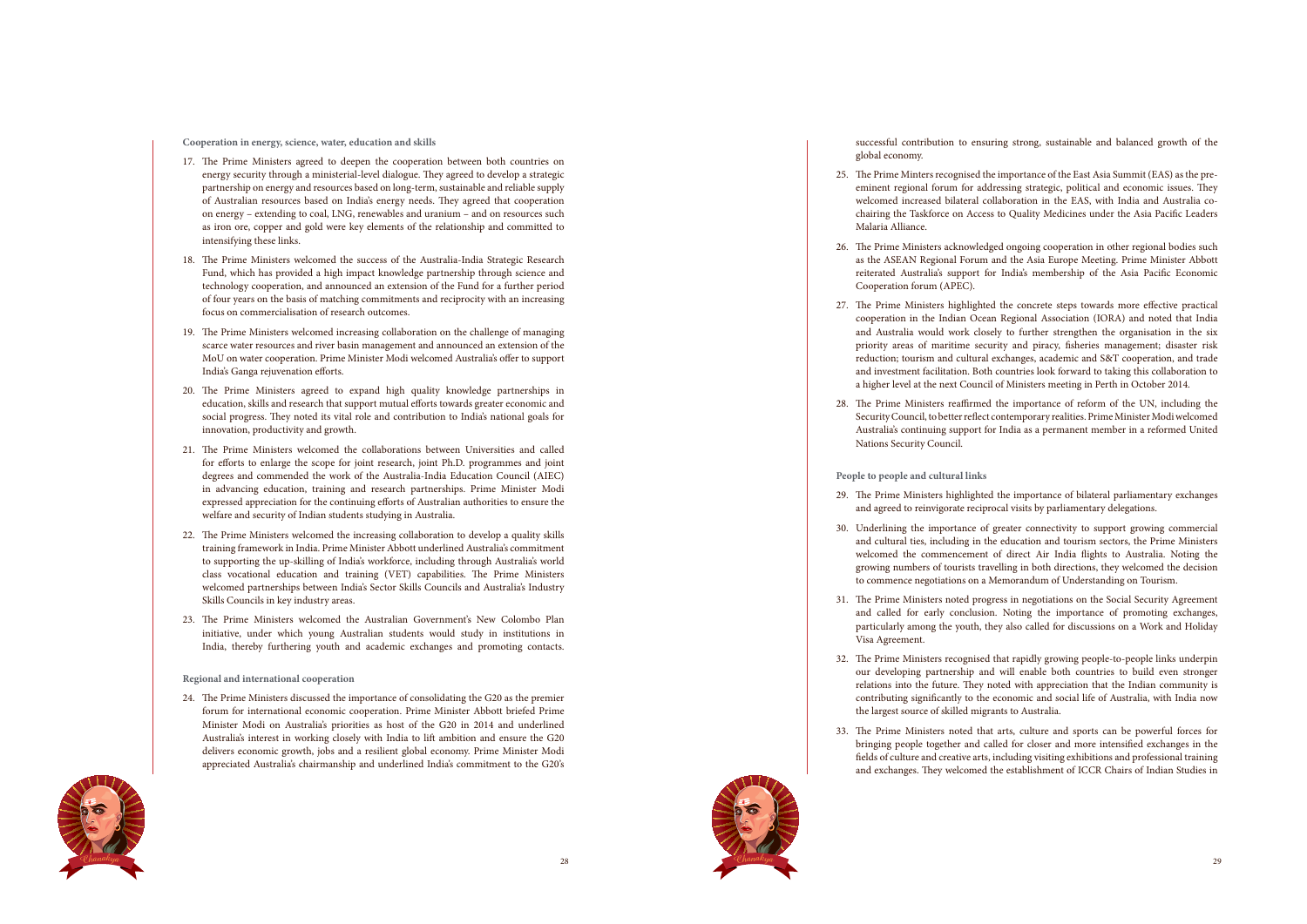

five Universities in Australia to promote academic and student exchanges and Australia's support in the establishment of a Nalanda University Chair in Environmental Studies. They also welcomed the signing of an MoU on Sports Cooperation that would facilitate greater exchanges, including on sports training.

34. The Prime Ministers welcomed progress on negotiations for an Agreement on Transfer of Sentenced Persons and looked forward to its early conclusion.

## **Agreements**

- 35. The following bilateral memoranda of understanding were signed in the presence of the two Prime Ministers:
	- i. Cooperation in the Peaceful Uses of Nuclear Energy
	- ii. MOU on cooperation in Sport

 iii. Renewal of MOU on cooperation in the field of Water Resources Management iv. MoU on Cooperation in Technical Vocational Education and Training (TVET)

36. Prime Minister Mr Tony Abbott renewed his invitation to Prime Minister Shri Narendra Modi to visit Australia. Prime Minister Modi accepted the invitation to undertake a bilateral visit to Australia at the time of the G20 Summit in November 2014. Both sides agreed that the visit of Prime Minister Modi to Australia will lead to strengthening of the cooperative relations between the two countries, and will provide further impetus for the future development of the strategic partnership.

## About the Contributors

**Nilanjan Banik** is Associate Professor, Mahindra École Centrale and Fellow, CUTS International.

**Anthony D'Costa** is Chair of Contemporary Indian Studies at the Australia India Institute and the University of Melbourne.

**Happmon Jacob** is Assistant Professor at the School Of International Studies, Jawaharlal Nehru University, New Delhi.

**Hugh Jorgenson** was with G20 Studies Centre at the Lowy Institute at Sydney when this paper was written.

**Rajat Kathuria** is Director and Chief Executive of the Indian Council for Research on International Economic Relations, New Delhi.

**Amitabh Mattoo** is Director and Chief Executive of the Australia India Institute and Professor of International Relations at the University of Melbourne and Jawaharlal Nehru University.

**M.K. Venu** is one of India's most influential writers on economic and financial issues.